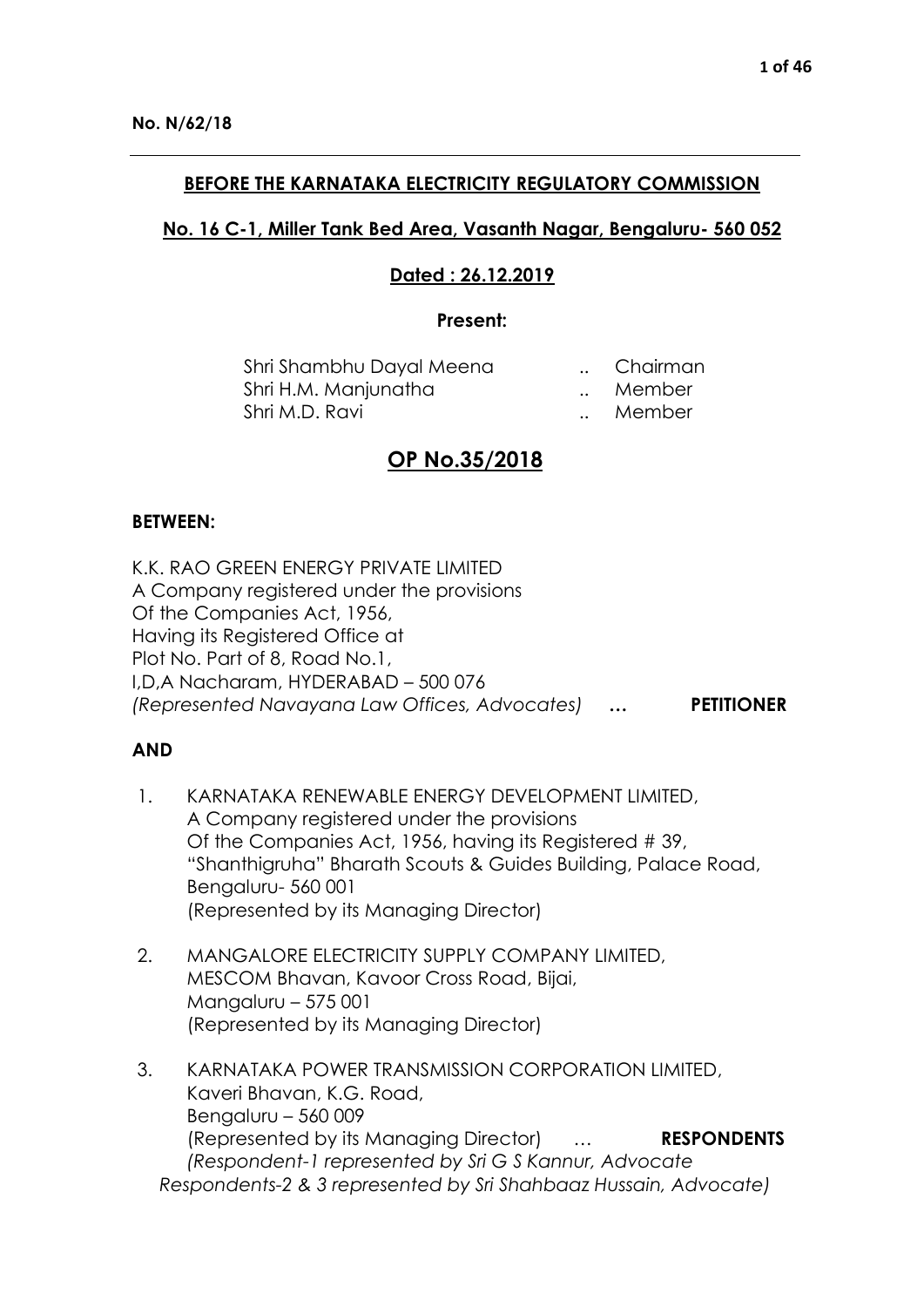- 1. This petition is filed under section 86 (1) (f) of the Electricity Act, 2003 praying to:
	- a) Set aside the letter dated 19th May, 2017 issued by MESCOM (Annexure – P1) and consequently;
	- b) Direct the Respondent MESCOM to pay the tariff of Rs. 7.17 per unit agreed under the PPA dated 21st October, 2014 (Annexure – P3);
	- c) Direct Respondent MESCOM not to levy any damages or penalty under the PPA dated 21st October, 2014;
	- d) Pass such other order or orders, as may deem appropriate in the facts circumstances of the case.
- 2. The facts of the case as mentioned in the petition are:
	- a) The Respondent-1, Karnataka Renewable Energy Development Limited (KREDL) invited proposals by its "Request of Proposal" dated 01st March 2014 for selection of bidders for development of Solar Thermal/PV power plants in Karnataka. The parent company of the Petitioner, M/s K.K. Rao Engineering Works Private Limited participated in the bid and the proposal was accepted for development of 3 MW capacity Solar PV Power Project at Siraguppa, Ballari District. A letter of award dated 24<sup>th</sup> July 2014 was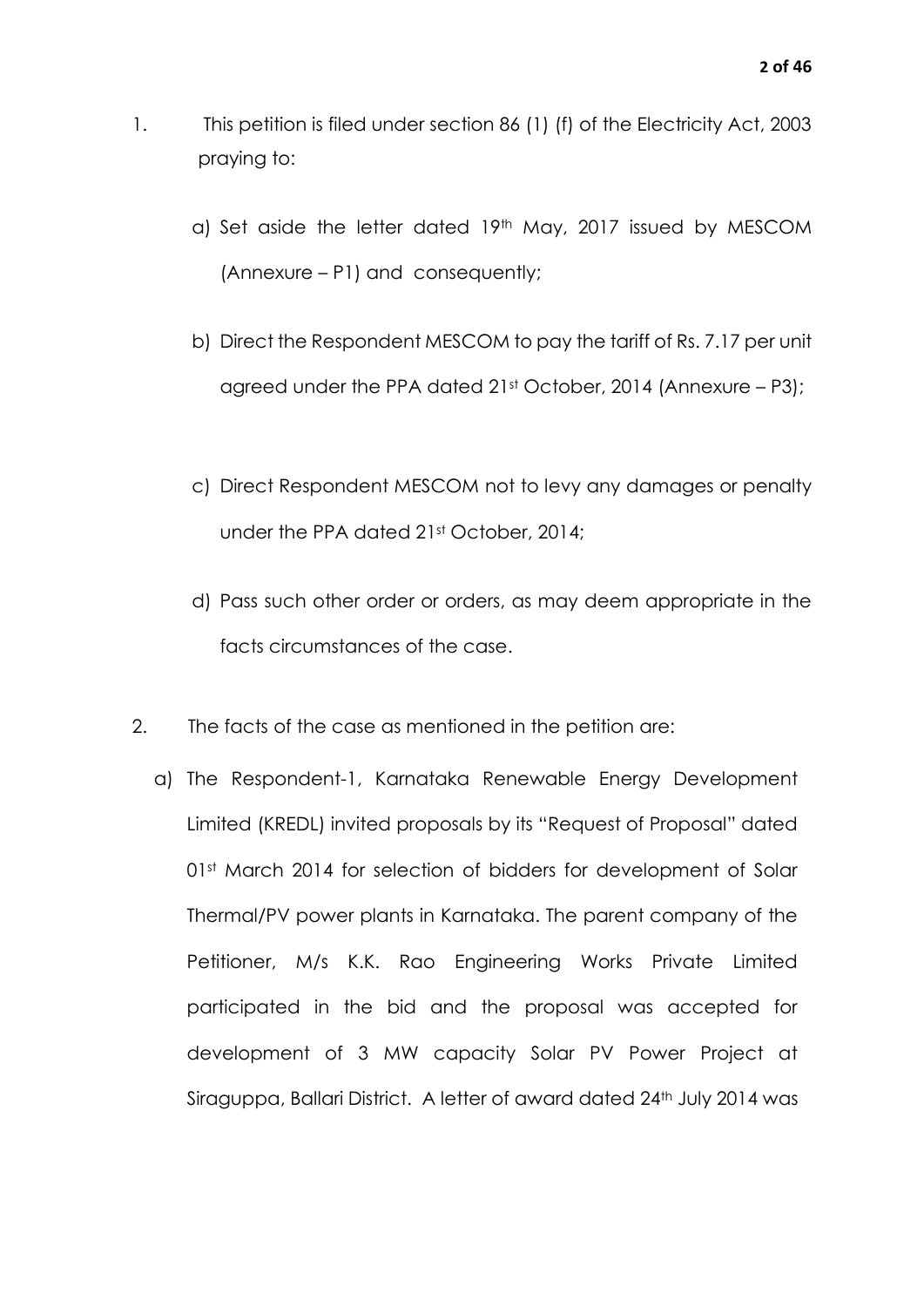issued by KREDL requiring to execute Power Purchase Agreement (PPA) with MESCOM.

- b) The parent company of the Petitioner, the successful bidder by letters dated 16th September 2014 and 10th October 2014 requested to accept the Petitioner Company as the SPV to undertake and perform the obligations and to enter into PPA. A PPA dated 21st October 2014 was initialed by the Petitioner with the 2nd Respondent. The 2nd Respondent, by its letter dated 18<sup>th</sup> November, 2014 requested the Commission to communicate the approval of the PPA.
- c) The Petitioner was informed by the 2nd Respondent vide letter dated 29th December, 2014 that the Commission vide its letter dated 08th December, 2014 had approved the PPA, subject to deletion of the "Arbitration" Clause No.18.4. Therefore, the 2<sup>nd</sup> Respondent by the same letter called upon the Petitioner to execute an Addendum to the PPA to delete the "Arbitration" clause.
- d) By letter 31st January, 2015, the Petitioner requested Respondent-3 (KPTCL) to issue feasibility certificate for bay extension.
- e) The Petitioner by its letter dated 02nd February 2015, requested Respondent-1 for change of location of the project to Chittaguppa, Humnabad Taluk, Bidar District. On 7.2.2015, Respondent-1 issued 'No Objection' for change of location.
- f) As per the directions of the Commission, the Petitioner executed the Addendum to the PPA on 03rd February 2015 and received the original PPA with Addendum from the Respondent-2 on 13<sup>th</sup> February, 2015.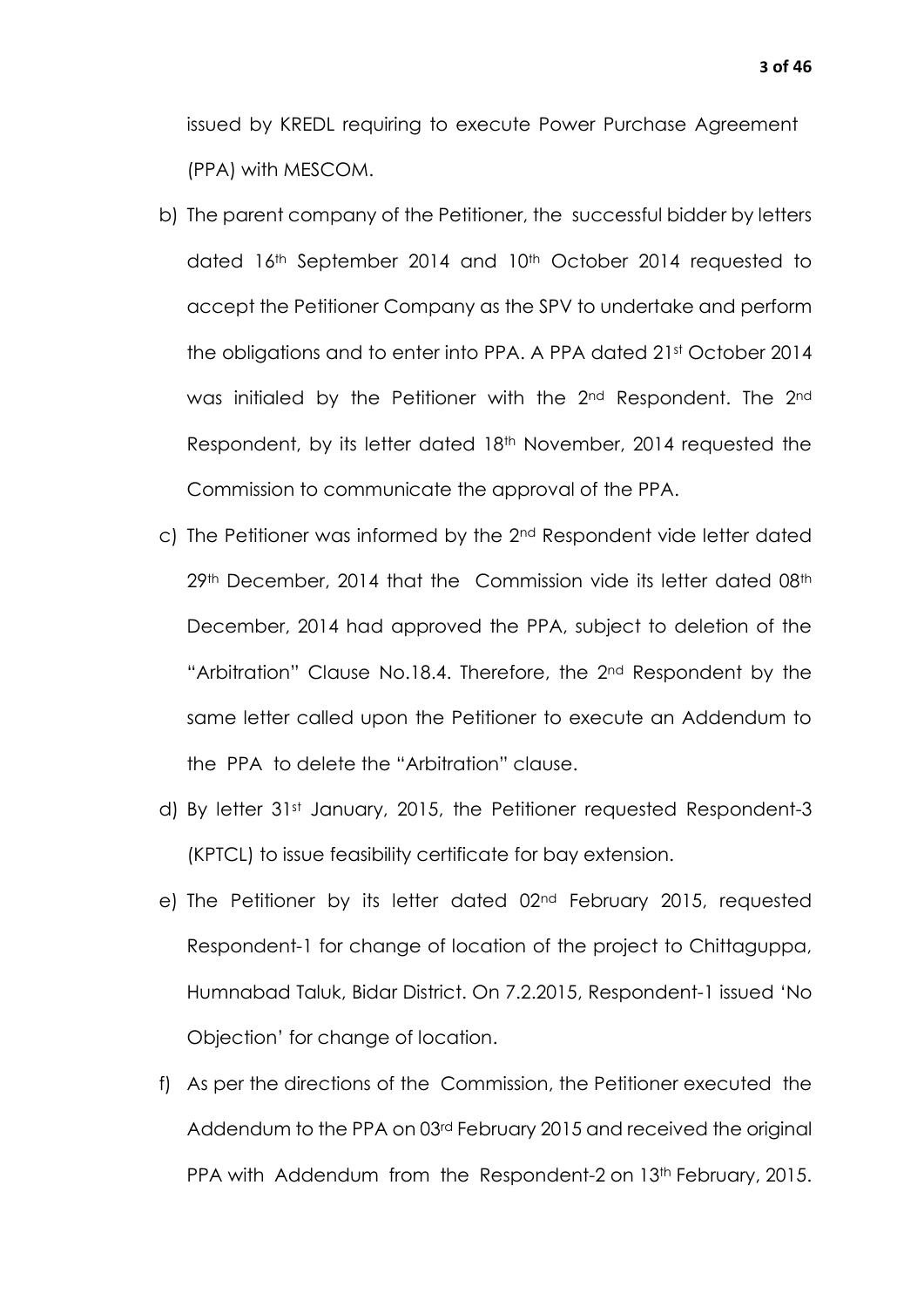- g) On 25<sup>th</sup> February, 2015, one Mr. Limbaji executed a Sale Deed in favour of Mr. Ramakrishna for a portion of the project land. This land was to be leased to the Petitioner Company for execution of the Project. Similarly, four other Sale Deeds dated 11<sup>th</sup> March, 2015 were executed in favour of Mr. Ramakrishna by others enabling the procurement of the project land.
- h) The Sale Deeds for the project lands were executed during February-March 2015. The Registration authority had to initiate the mutation process immediately upon execution of the Sale Deeds. However, due to the technical errors in the system maintained with the Tahsildar's Office, the mutation process was initiated on 25<sup>th</sup> April, 2015. The mutation process so initiated should have been completed within one month from the date of initiation. However, the same was completed on 4th June, 2015 due to Panchayath Elections, Code of Conduct, lack of personnel in the Taluk Administration offices and other Administrative delays beyond the control of the Petitioner.
- i) The Petitioner vide letter dated  $16<sup>th</sup>$  June 2015 requested the permission of Deputy Commissioner (DC), Bidar for getting the land on lease from the said Ramkrishna, under section 109 of Karnataka Land Reforms Act, 1961. The office of the DC vide letter dated 04<sup>th</sup> July 2015 sought a report from the Assistant Commissioner of Basava Kalyana, the Assistant Director of Urban and Rural Development, Bidar and the Tashildar of Humnabad on the Petitioner's request. The Tashildar of Humnabad submitted his report on 14<sup>th</sup> July 2015.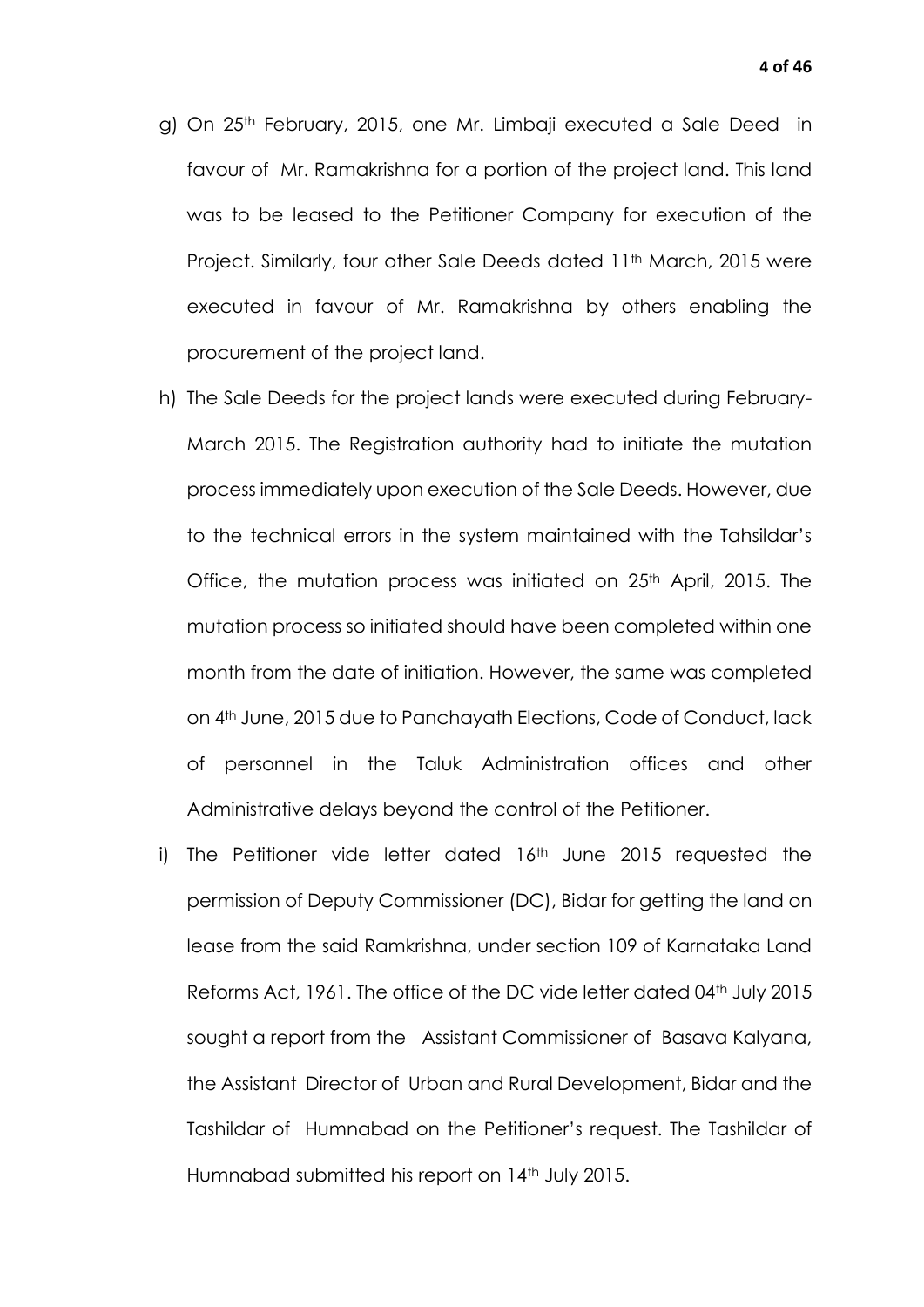- j) KPTCL, vide letter dated 27<sup>th</sup> July, 2015, granted regular evacuation approval on 'Self-Execution" basis with validity period of 12 months from the effective date as per the PPA with a direction to construct 11kV SC line for a distance of about 1.8 km from the generation point to 110/11kV Sub-Station at Chitaguppa Station.
- k) The Urban and Rural Policy Department, Office of the Additional Director, Mini Vidhana Soudha, Dharwad vide letter dated 28th July 2015 communicated to DC, Bidar granting permission to use / buy land of the said Ramkrishna at Sy. Nos. 79/6, 79/7, 79/8, 79/9, 79/10 at Kodambal Village, Hunumbad Taluk, Bidar for industrial (Power Generation) purpose.
- l) The Petitioner vide letters dated 01st August, 2015 and 13.10.2015 requested the Assistant Executive Engineer (Ele) O&M Division, Mannekalli, GESCOM and KPTCL to provide cost estimation for construction 11 kV SC Line for 2 Km and construction of 11 kV Bay at 110/11 kV Chitaguppa Sub-Station.
- m) GESCOM vide its letter dated 03rd December, 2015 informed the cost estimation for construction the 11 KV SC line. KPTCL vide letter dated 08<sup>th</sup> December 2015 provided cost estimation for construction of 11 kV terminal bay to Superintending Engineer (El.) Tr (W&M) Circle, KPTCL, Kalaburagi and requested to take needful action. KPTCL vide letter dated 26th December 2015 requested the Petitioner to pay supervision charges. The Petitioner by its letter dated 09<sup>th</sup> January 2016 submitted receipts for having paid the charges. On 23.01.2016, KPTCL, accorded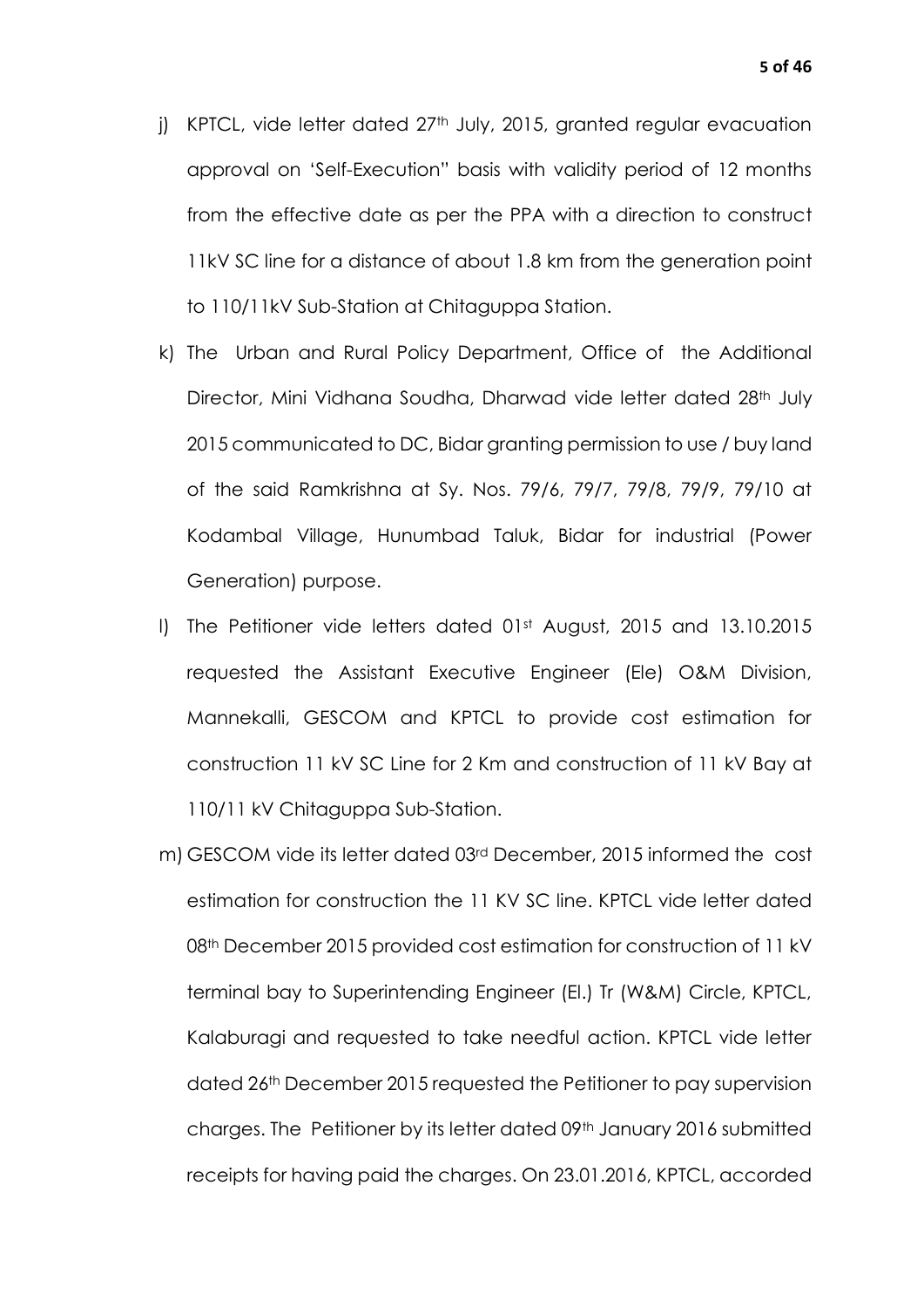approval for Self Execution Scheme. The Petitioner submitted the Procured Material Drawings for approval of KPTCL vide letter dated 29th January, 2016.

- n) GESCOM on 03.02.2016, sanctioned the estimate for construction of 2km 11kV line under "Self Execution Basis".
- o) The DC, Bidar vide letter dated 08<sup>th</sup> February, 2016 passed an order permitting the Petitioner to use the land of Ramkrishana at Kondbal Village, Hunumbad Taluk, Bidar on lease for the purpose of setting up power generation plant.
- p) The Petitioner by its letter dated 08<sup>th</sup> February, 2016 submitted diagrams and requested Chief Electrical Inspector to Government (CEIG) to approve the same. The CEIG by its letter dated 19th February 2016 requested the Petitioner to produce certain documents. The Petitioner by its letter dated 01<sup>st</sup> March 2016 submitted the documents.
- q) The Petitioner entered into a Lease Agreement dated 22nd February 2016 with Ramkrishna for usage of land for setting up of power generation plant.
- r) The Petitioner faced serious difficulties in implementation of the project which were beyond the control of the Petitioner. It took about nine (9) months for the Petitioner to secure the permission under Section 109 i,e., non-agricultural approval. This was brought to the notice of the 2<sup>nd</sup> Respondent vide letters dated 2.11.2015, 26.12.2015 & 12.4.2016 along with other aspects that led to the delay such as the delay in grant of CEIG approval. The Petitioner submitted a detailed representation on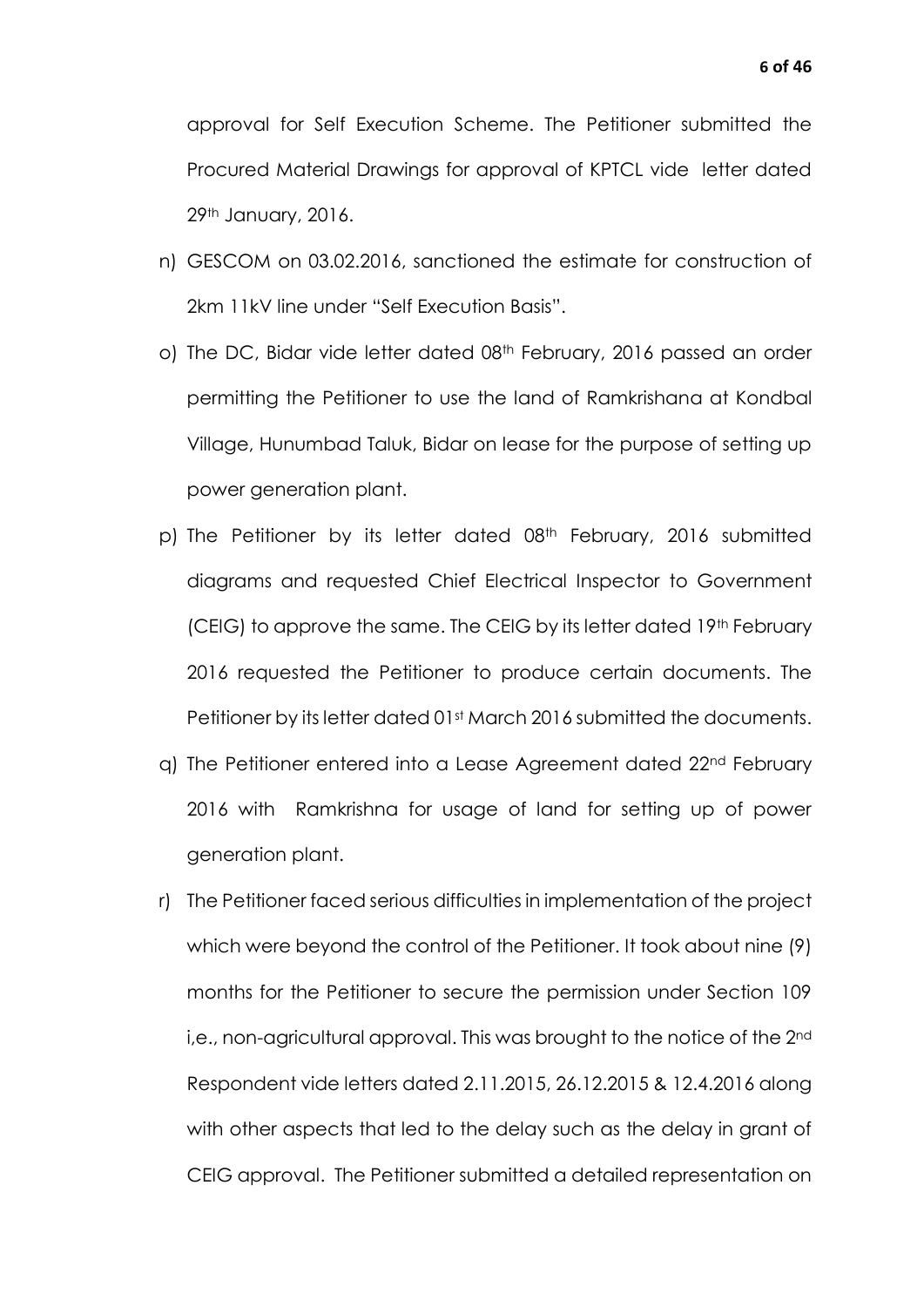21st April, 2016 to Respondent-2 explaining in detail, the chronology of events and the time taken for the non-agricultural approval. On 27<sup>th</sup> April, 2016 the Petitioner wrote another detailed letter enclosing the photographs to show that the project was ready in every respect except the statutory approvals which were delayed for the reasons beyond the control of the Petitioner.

- s) On 24<sup>th</sup> February, 2016 by submitting all required documents, the Petitioner applied for the conversion of agricultural land to nonagricultural purposes with the DC, Bidar under Sakala Scheme.
- t) KPTCL, vide letter dated 22nd March 2016 provisionally approved the drawing submitted by the Petitioner. KPTCL requested the Chief Engineer Electricity, TA & QC to arrange for inspection and vide letter dated 28th March 2016 requested the Petitioner to pay inspection charges. The Petitioner by its letter dated 30th March 2016 submitted the receipts for having paid the inspection charges. KPTCL completed the inspection on 20<sup>th</sup> April, 2016.
- u) The DC, Bidar issued a letter dated 07th April, 2016 directing the Petitioner to remit a sum of Rs. 3,98,748/- as conversion charges. The said fee was remitted by the Petitioner on 12<sup>th</sup> and 13<sup>th</sup> April, 2016. The DC, Bidar issued an Official Memorandum dated 22nd April, 2016 granting approval to the Petitioner to use lands for the Non-Agricultural purposes but signed the same on 06th May 2016.
- v) The Petitioner wrote a letter dated 12<sup>th</sup> May, 2016 mentioning that in view of the pendency of approvals from various Departments, the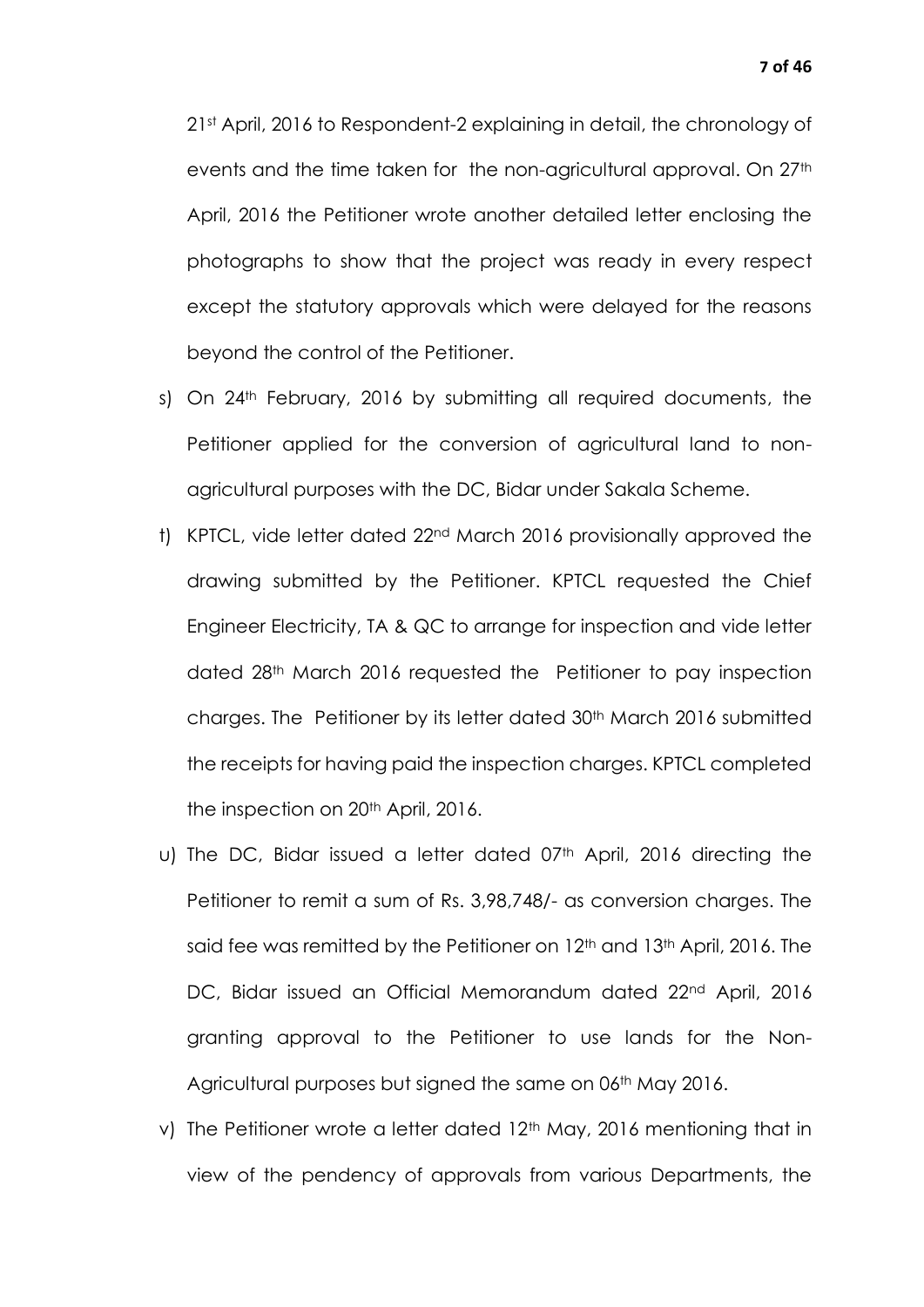Petitioner required two months' extension of time without any penalty to commission the project.

- w) The CEIG vide letter dated 5<sup>th</sup> May 2016 approved the drawings and intimated to pay the inspection charges**.** The Petitioner submitted the required documents and paid inspection charges on 11.5.2016. The CEIG vide letter dated 20<sup>th</sup> May 2016 accorded Electrical Safety approval. The plant was commissioned on 21.5.2016. The Petitioner was accorded extension of time by one month and one day i.e. up to 21st May 2016 for commissioning the project vide letter dated 8.8.2016 of the Respondent-2.
- x) The Petitioner by its letter dated 26<sup>th</sup> September 2016 requested the Commission to approve the extension of time without change in PPA Tariff, bringing to the notice of the Commission that, as per the PPA, the COD was 21st April 2016 and that, the project was commissioned on 21st May 2016 with a delay of about one month and submitted reasons for the delay. The Commission vide letter dated 07th October 2016 directed the 2<sup>nd</sup> Respondent to take needful action on the said representation.
- y) The Petitioner by its letter dated 24<sup>th</sup> December 2016 requested the Managing Director of Respondent-3 to waive the penalties and requested to honour and implement the tariff granted under PPA.
- z) The Petitioner approached the Hon'ble High Court of Karnataka by filing WP No. 5492 of 2018. The Hon'ble High Court after hearing all the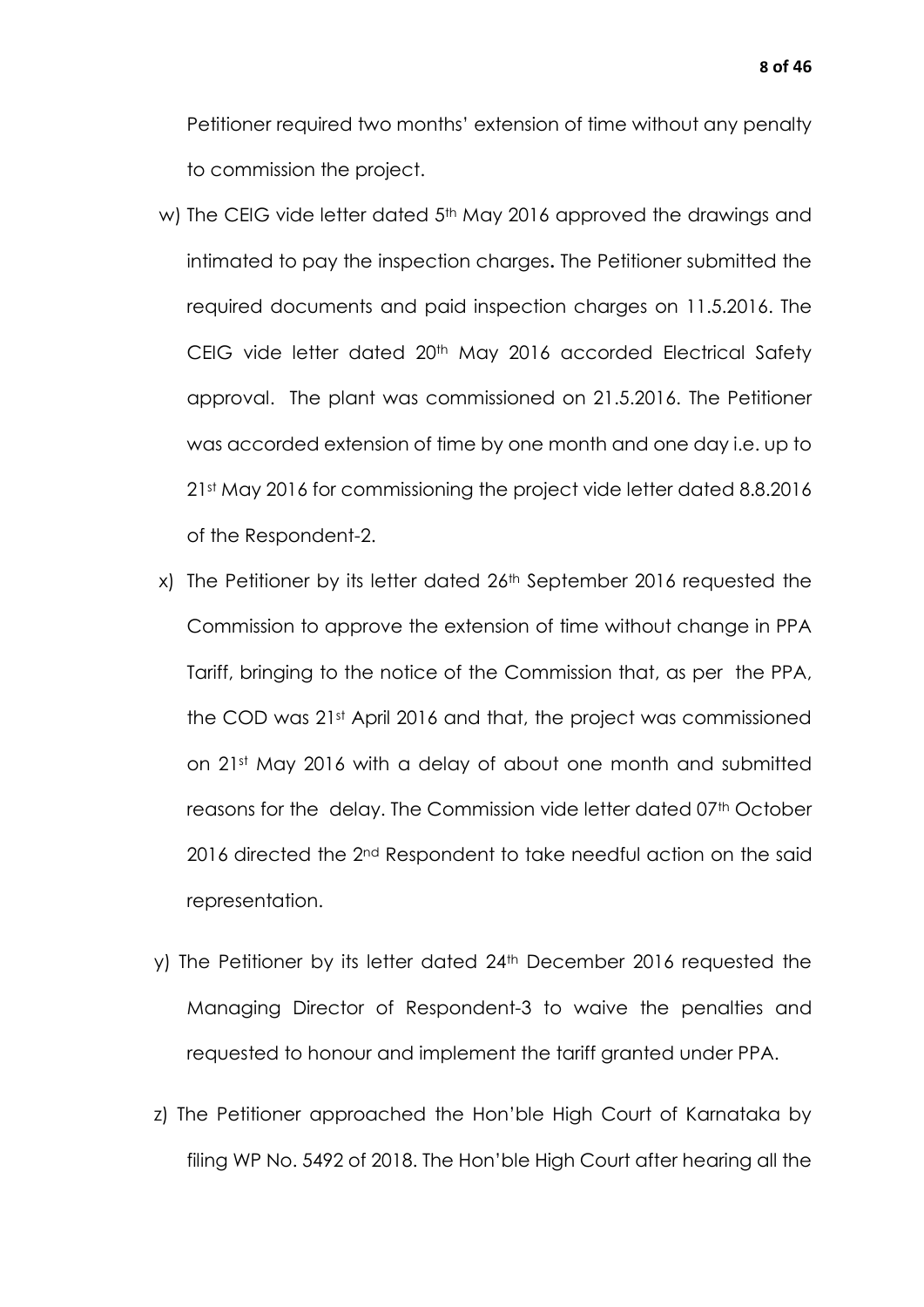parties disposed of the matter on 19.02.2018 with a direction to approach the concerned Respondents in accordance with law. Hence this petition is filed.

- 3. The grounds urged by the petitioner are:
	- a. Even though, the PPA was initialed on 21st October, 2014, the initialed PPA cannot be deemed to be an executed and legally enforceable document. As per the Electricity Act, 2003, no Agreement executed between the parties can be legally binding without the approval of the Commission. Hence, the 2nd Respondent sent the initialed PPA to the Commission for approval on 18<sup>th</sup> November, 2014. Thereafter, the Respondent sent an intimation letter on 29th December, 2014 calling upon the Petitioner to sign the Addendum to delete the Arbitration Clause in the PPA. As per the convenience and appointed date provided by the Respondent, the Addendum to the PPA was signed on 3rd February, 2015. It is only with the signing of the Addendum, the Respondent informed the Petitioner that the PPA execution process is complete and the approved original of the PPA and the Addendum was handed over to the Petitioner on 13<sup>th</sup> February, 2015. It is only after this date that the Petitioner could approach for project financing, closure of debt etc. After the initialed or draft PPA is approved by the Commission, the same is deemed to have been executed. The period of eighteen months for commissioning the project has to be reckoned from 13th February, 2015, the date of handing over of the PPA to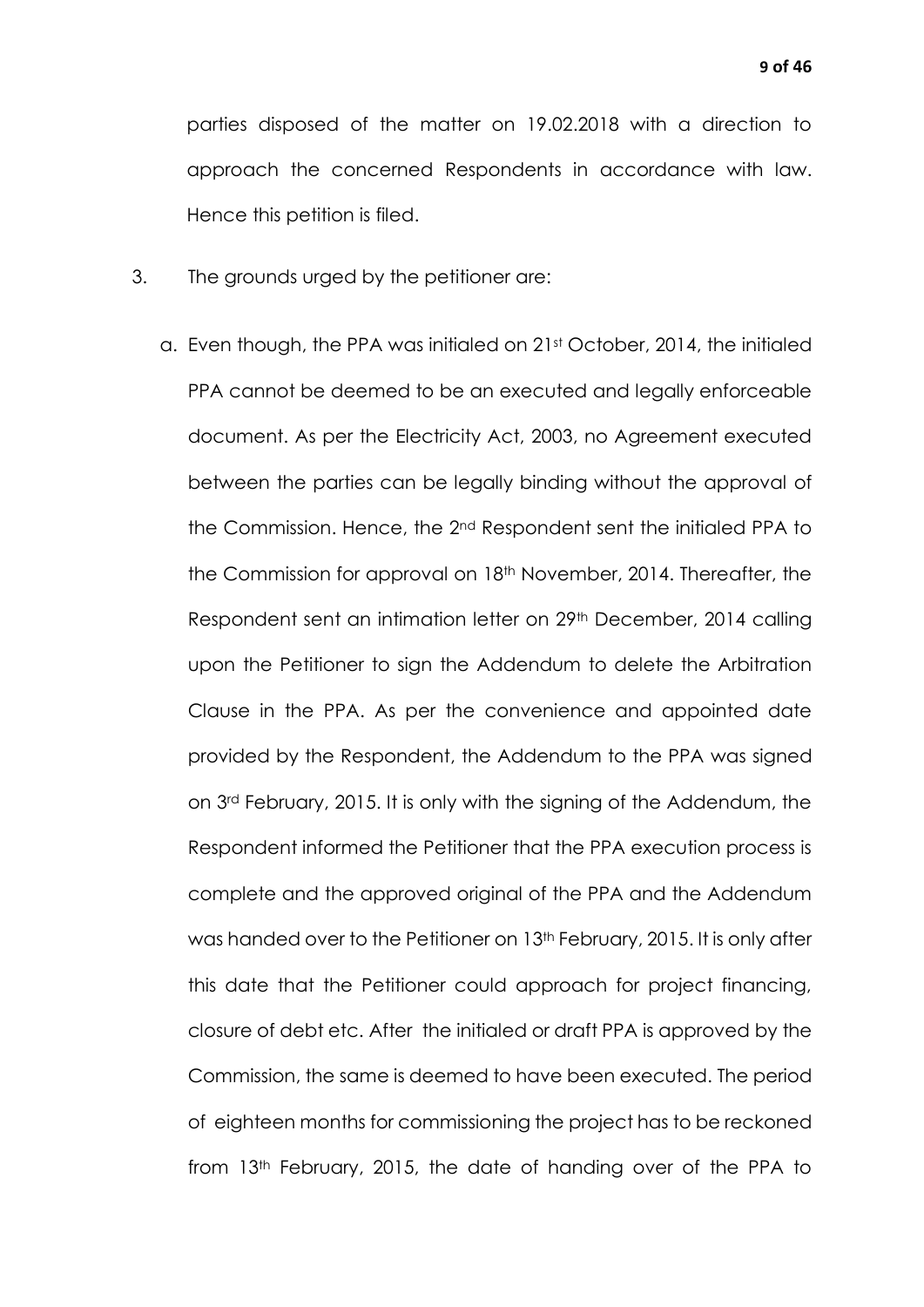Petitioner, instead of the date of signing of the PPA. The Petitioner's commissioning of the project on 20.05.2016 can be said to be within the timelines prescribed under the PPA.

- b. The Commission being a quasi-judicial body ought not to have unilaterally corresponded with Respondent-2 behind the back of the Petitioner directing to reduce the tariff and levy liquidated damages, for the delay in commissioning of the plant. On the one hand the Commission has taken a unilateral premeditated view that the Petitioner is entitled to reduced tariff and liable to pay liquidated damages, and on the other hand has directed to file a petition before itself. A quasi-judicial body cannot pre-judge an important issue such as reduction of tariff and liquidated damages without hearing the affecting parties.
- c. The Hon'ble High Court of Karnataka in the case of *Clean Solar Power (Hiriyur) Private Limited V/s. KERC & Others* quashed a similar communication issued by this Commission. Subequently, this Commission passed an order in OP No. 02/2017 between Clean Solar Power (Hiriyur) Private Limited V/s. HESCOM & Another (Clean Solar case) without altering the tariff.
- d. The Commission, in number of cases has directed ESCOMs to consider the requests of Solar Project developers for extension of time at ESCOM's level. The Commission as a Regulator cannot micro-manage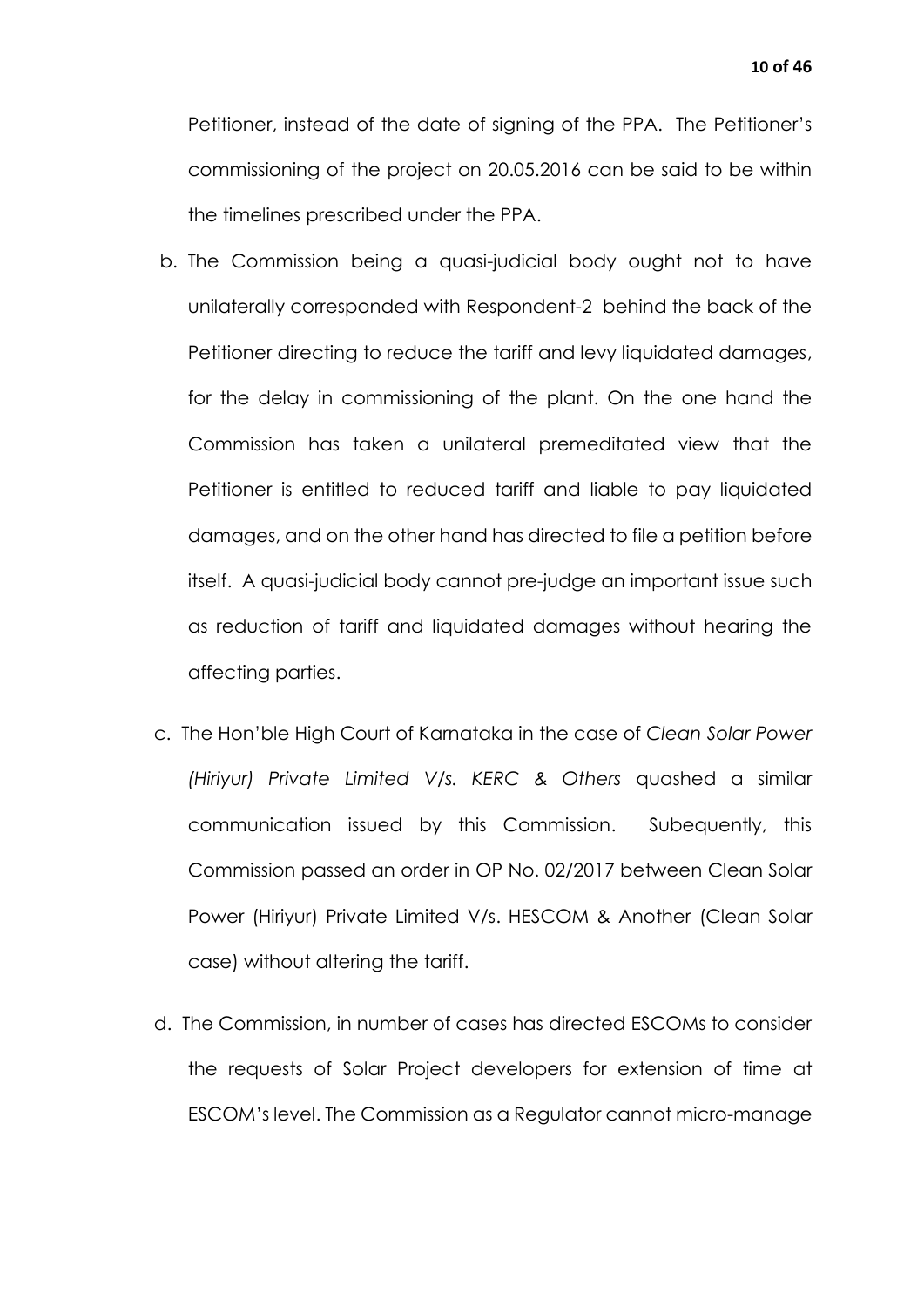the affairs of Respondent-2 and should desist from contract management.

- e. The Respondent-2, under the provisions of the approved PPA, has rightly extended the SCD after due consideration of the cause for delay under Clause 5.7.1 of the PPA and provided for reasonable period of extension under clause 5.7.4. Hence, the Petitioner is entitled to the tariff of Rs. 7.17 per unit as agreed.
- f. The tariff under the PPA is discovered through a transparent scheme of competitive bidding. Hence, the tariff is not amenable to the variations in different generic tariff orders. The generic tariff order dated 30th July, 2015 specifically excludes its applicability to the projects under competitive bidding. Hence, there is no resultant impact of the delay in the commissioning. The Commission through Respondent-2 cannot determine / re-determine the tariff as though it is exercising power under section 62 of the Act.
- g. Even presuming that project is delayed beyond the timelines agreed under the PPA, the same is due to the Force Majeure Events as per Article 14 of the PPA. The grant of permission for the Non-Agricultural use by the Revenue Administration was not within the control of the Petitioner. As per Article 5.7 of the PPA, SCD and expiry date of PPA need to be deferred for the period for which such Force Majeure event subsists.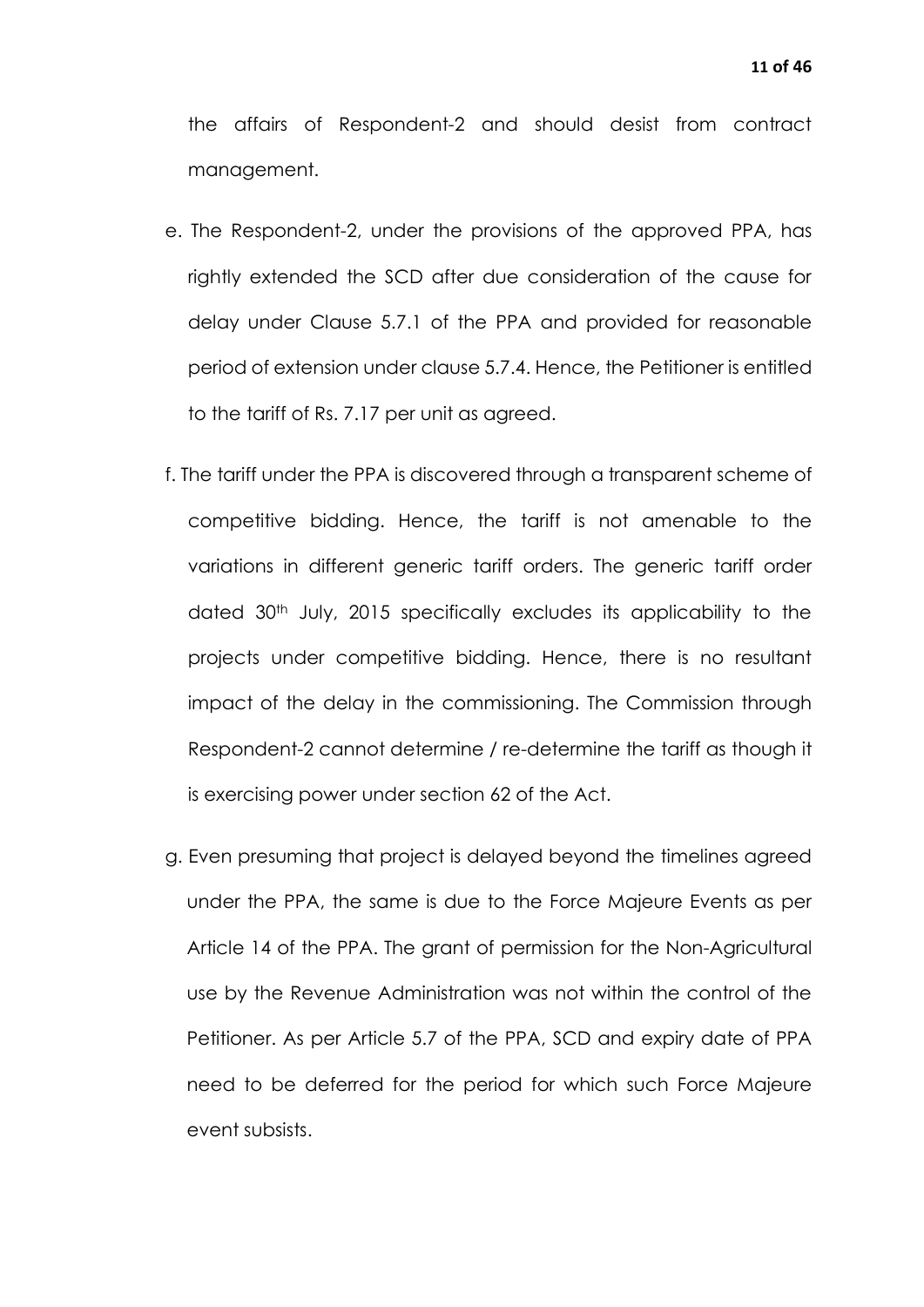- h. Article 5.8 of the PPA has fixed the Liquidated Damages in case of delay in commencement of supply. The Ministry of New and Renewable Energy vide letter dated 28<sup>th</sup> July, 2017, has informed State Governments that if there are delays of any kind on the part of the State Government Authorities / PSUs in granting connectivity permission, allotment of land etc., extension of time may be granted as per the PPA terms.
- i. The Petitioner made the request to Respondent- 3 for Power Evacuation approval on 31st January, 2015. The final evacuation approval was granted by KPTCL on 27.7.2015 with a delay of nearly five months. This was not within the control of the Petitioner. The permission for drawing of the 11 kV line under Self Execution Scheme was applied for by the Petitioner on 01st August, 2015. The same was granted by GESCOM after a lapse of about six months on February, 2016. The petitioner applied for the Drawing Approvals on 29<sup>th</sup> January, 2016 whereas the permission from the Respondent-3 was received on 22nd March, 2016, with a delay of about two months. The Inspection of materials by TA & QC wing of Respondent-3 was applied for on 22nd March, 2016, whereas, the same was granted on 20<sup>th</sup> April, 2016, with a delay of about one month. The Petitioner applied for Safety Approval to the CEIG on 08th February, 2016, and the same was granted on 20<sup>th</sup> May, 2016, with a delay of about three months. From the date of project land registration, one year and three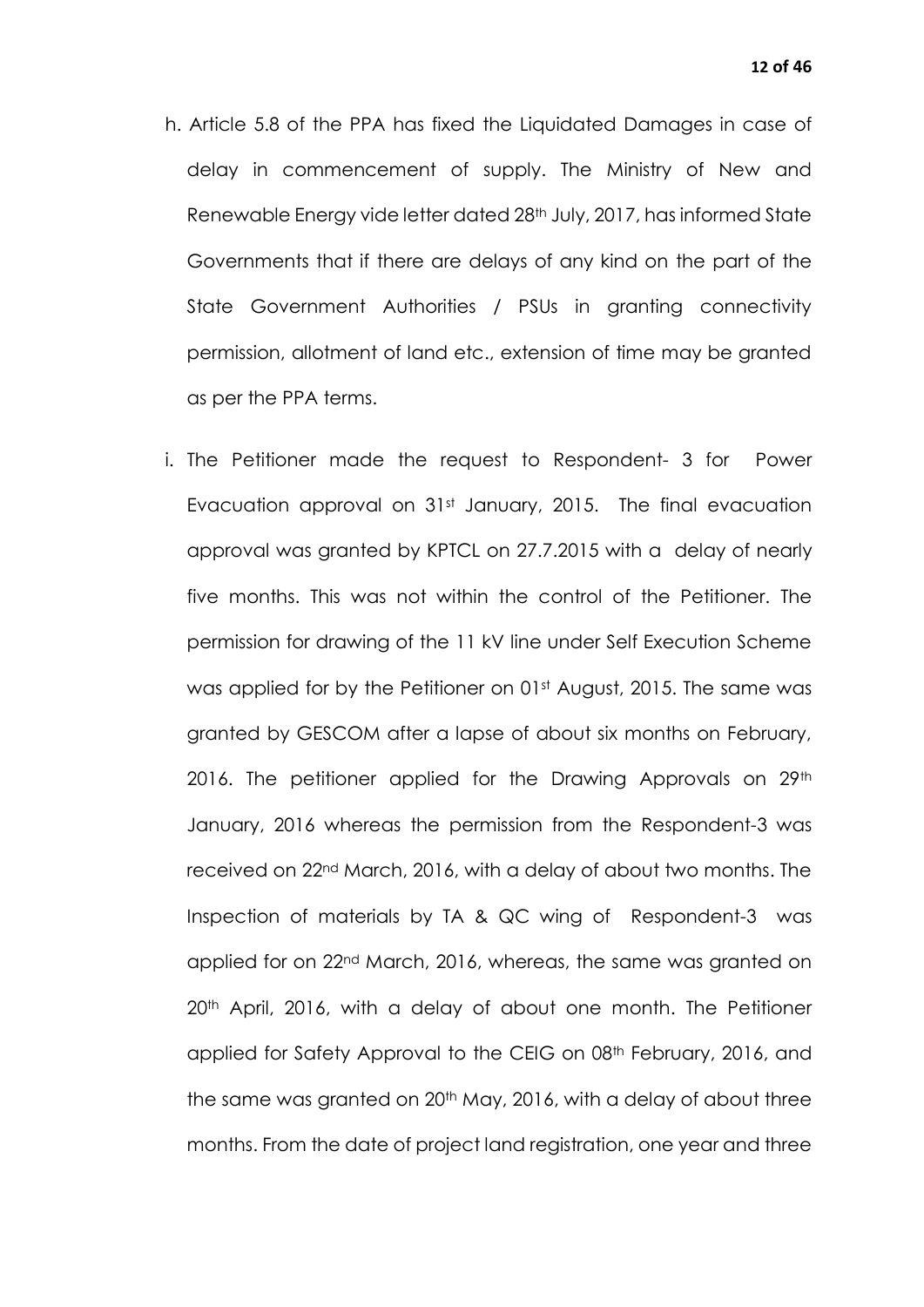months was taken for grant of the permission for Non-Agricultural use by the DC, Bidar.

- j. The generic tariff order dated 30<sup>th</sup> July, 2015 makes it abundantly clear about the applicability of the tariff as per the PPAs submitted for approval on or before 01st September, 2015 getting commissioned before 31st March, 2018. In the case of the Petitioner, the PPA was approved much before 1st September, 2015 and the project was commissioned much before 31st March, 2018. Hence, the tariff agreed in the PPA is applicable to the Petitioner.
- k. The damages levied under clause 4.3 of the PPA are not legally tenable. Clause 4.3 of the PPA mentions that if the delay has occurred for the reasons attributable to MESCOM or due to Force Majeure events, the damages are not to be levied. The Respondent has not mentioned as to which condition precedent has been delayed beyond 30 days of the specified period. The various permissions, sanctions and approvals have been given to the Petitioner after a lapse of several months for no fault of the Petitioner. As per Article 6.1.3 (d), Respondent-2 is obliged to provide support to facilitate the Petitioner in implementation and operation of the project. This obligation includes the obligation to secure requisite permissions and sanctions from various authorities. Hence, the Respondent cannot unilaterally impose the damages without explaining the reasons for such levy.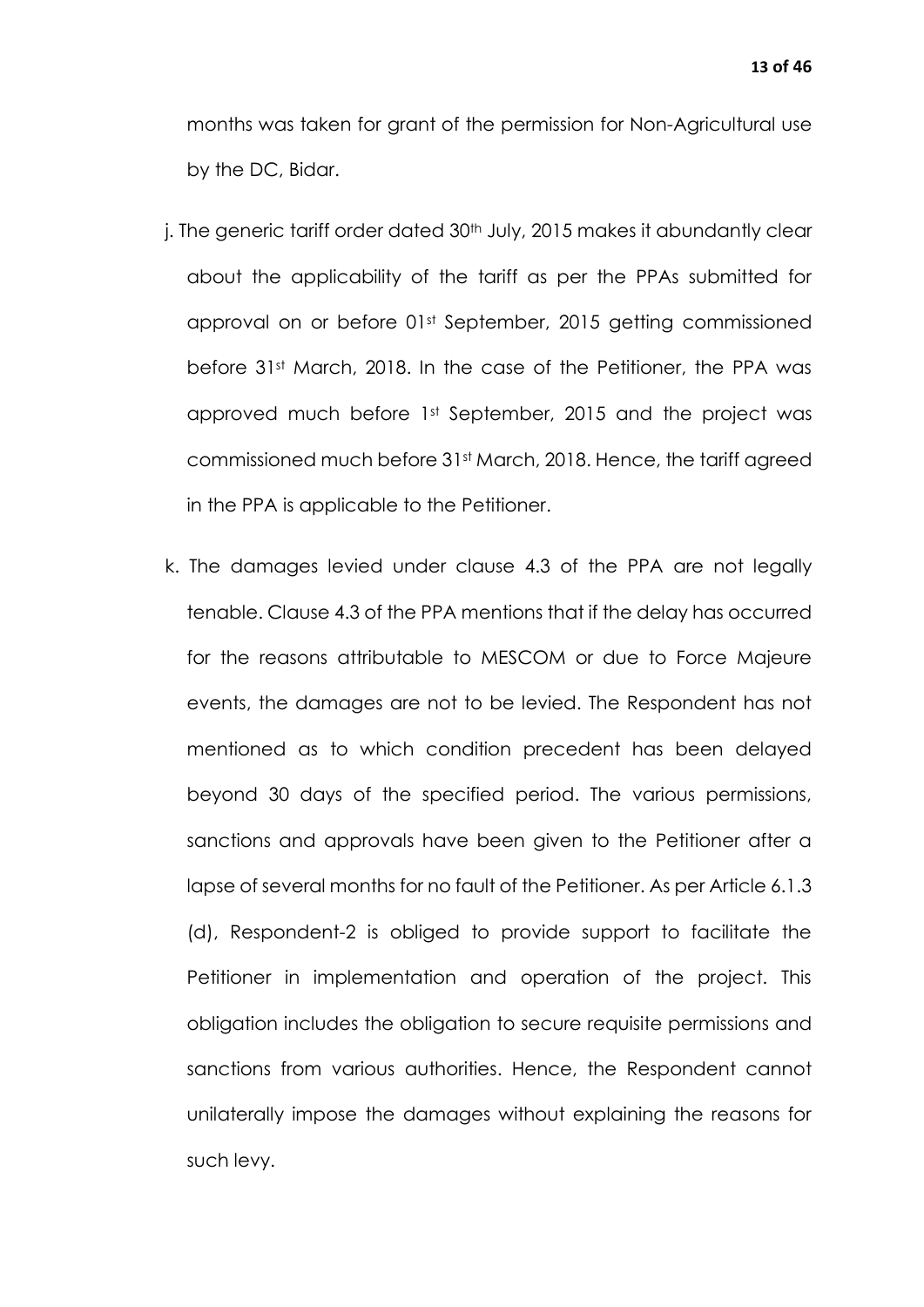The petitioner has prayed to allow the petition.

- 4. Upon Notice, the Respondents entered appearance through their Counsel and filed the Statement of Objections. The gist of the Objections filed by Respondent-1 is as follows:
	- a. The Respondent-1 being the nodal agency for facilitating the development of renewable energy projects had called for bids for development of solar projects of 50 MW capacity and after processing the same, issued letter of award. The respondent-1 is not a necessary party to the Petition. The Respondent Nos. 2 & 3 have to counter the contentions urged by the Petitioner. Hence, the Respondent-1 has prayed to dismiss the petition as against it.
- 5. The gist of the Objections filed by Respondent-2 is as follows:
	- a. As per the terms of the PPA, the petitioner was obligated to achieve Commercial Operation Date (COD) on or before 21.04.2016, but, the project was commissioned on 20.05.2016 with a delay of one month. The delay is attributable to the negligent acts of the petitioner and not otherwise. The Petitioner is, primarily responsible for the delay in commissioning the project for the following reasons:
	- b. The Petitioner had requested Respondent-1 for change of location to Chittaguppa, Humnabad Taluk, Bidar District on 02.02.2015, more than 3 months after the execution of PPA.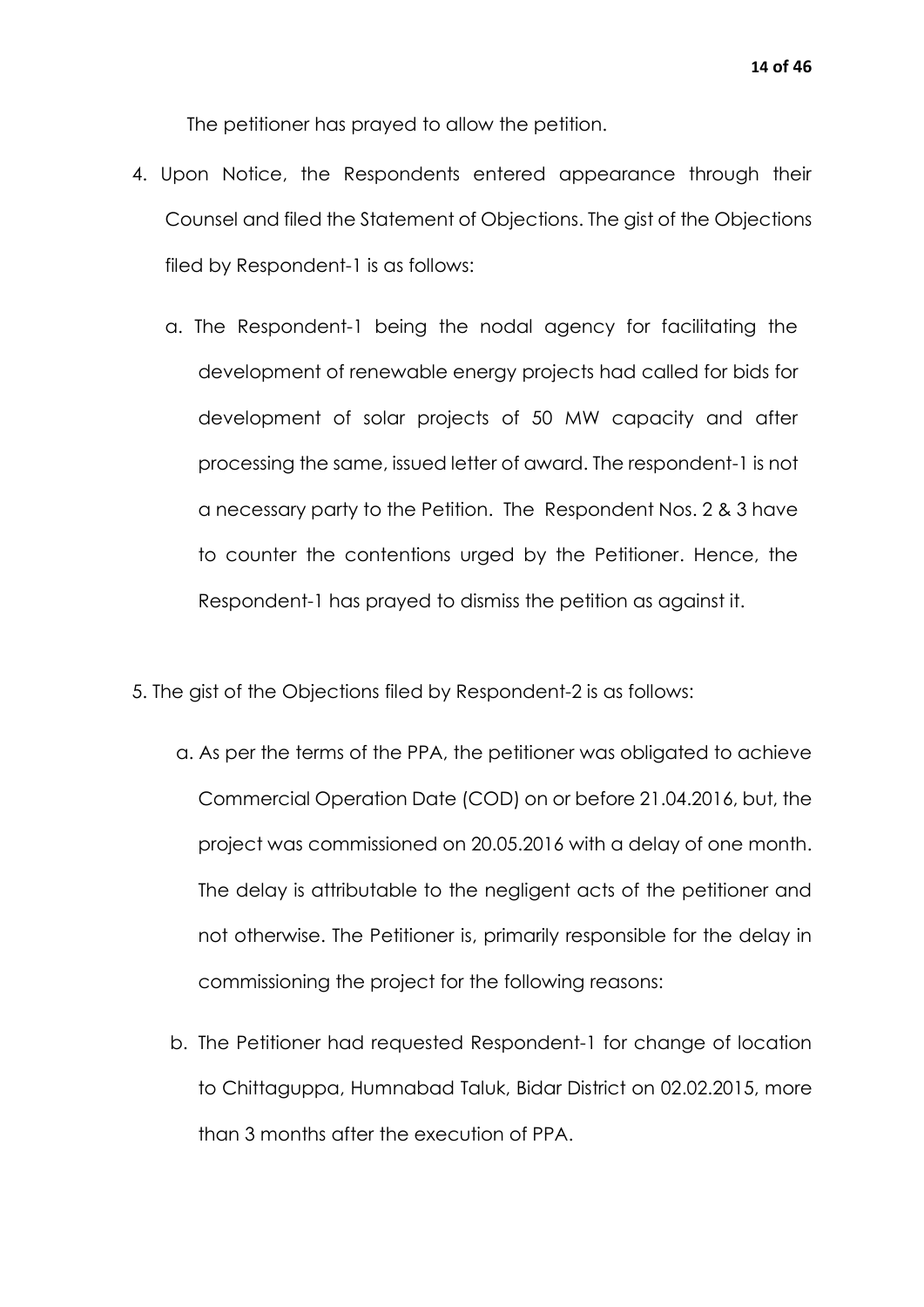c. The application of the Petitioner to shift the location of the project, though allowed, cannot be a reason for delay under the Force Majeure Clause of the PPA, which mentions as:

> *"to the extent that such events or circumstances are not within the reasonable control, directly or indirectly, of the Affected Party and could not have been avoided if the Affected Party had taken reasonable care or complied with Prudent Utility Practices".*

The Force Majeure clause is applicable only when the affected party has clearly established that it had taken reasonable care and complied with Prudent Utility Practices, which is not so in this case.

- d. Respondent-1 had issued NOC to the petitioner on 07.02.2015 allowing the change of location. The Petitioner got one Mr. Ramakrishna to own the project land vide sale deed executed on 25.02.2015 and 11.03.2015, 18-30 days after receiving the NOC from Respondent-1 with the intention of leasing such land from Mr. Ramakrishna for execution of the project. The Petitioner having requested for change in location, failed to act in a timely manner to ensure that the project is commissioned within the stipulated time.
- e. The Petitioner in para 13 of the petition has averred that the said Mr. Ramakrishna obtained complete ownership of the project land on 04.06.2015 when the mutation of the new land was completed. The Petitioner, admittedly, took over three months in complying with the post-sale compliances and the reasons accorded to such delay by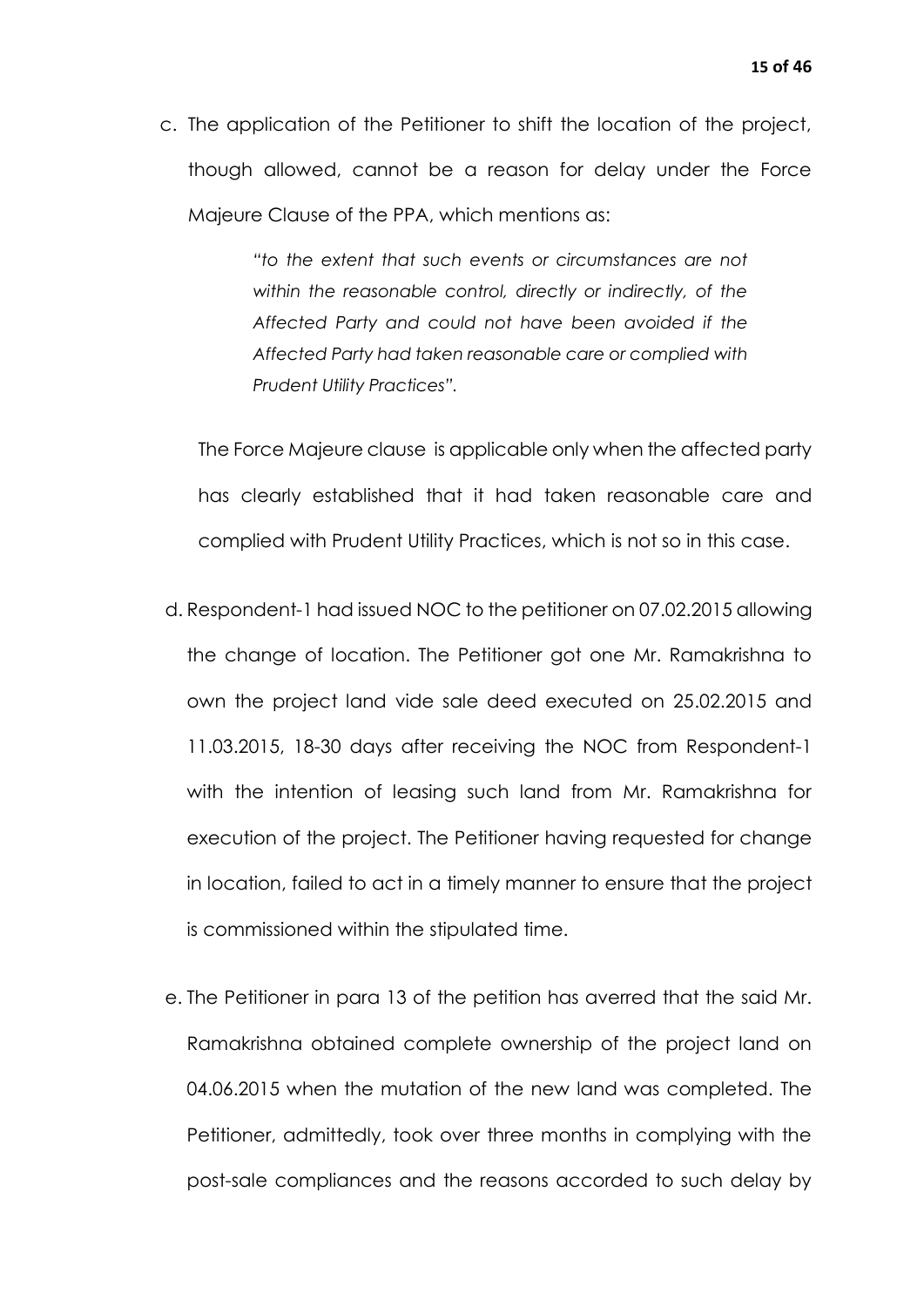the Petitioner is the purported technical error in the system maintained with Tahsildar's office. The petitioner has failed to provide any proof to support this claim. The petitioner has attempted to pass the blame on the Tahsildar's office without any documentary evidence and the Petitioner is put to strict proof of such contention.

- f. The Petitioner was in a position to apply for permission to lease the land only after 8 months of execution of the PPA. The Petitioner was expected to be in such a position immediately after execution of the PPA. The delay of 8 months is only on account of shift in location and the un-substantiated technical errors in the Tahsildar's computer system. Such delay is attributable solely to the act of shifting the project to a different location and the same is not covered under the force majeure clause.
- g. The Petitioner has advertently admitted to the delay of 4 months owing to the shift of the project on hand in a letter addressed to Respondent-2 on 21.04.2016 (Annexure P-31).
- h. The time of 18 months is provided for in the PPA for commissioning the project considering the time involved in obtaining necessary government licenses and approvals. The COD has been delayed primarily on account of shift in location as elucidated above and the subsequent delays, therefore, flowed from it.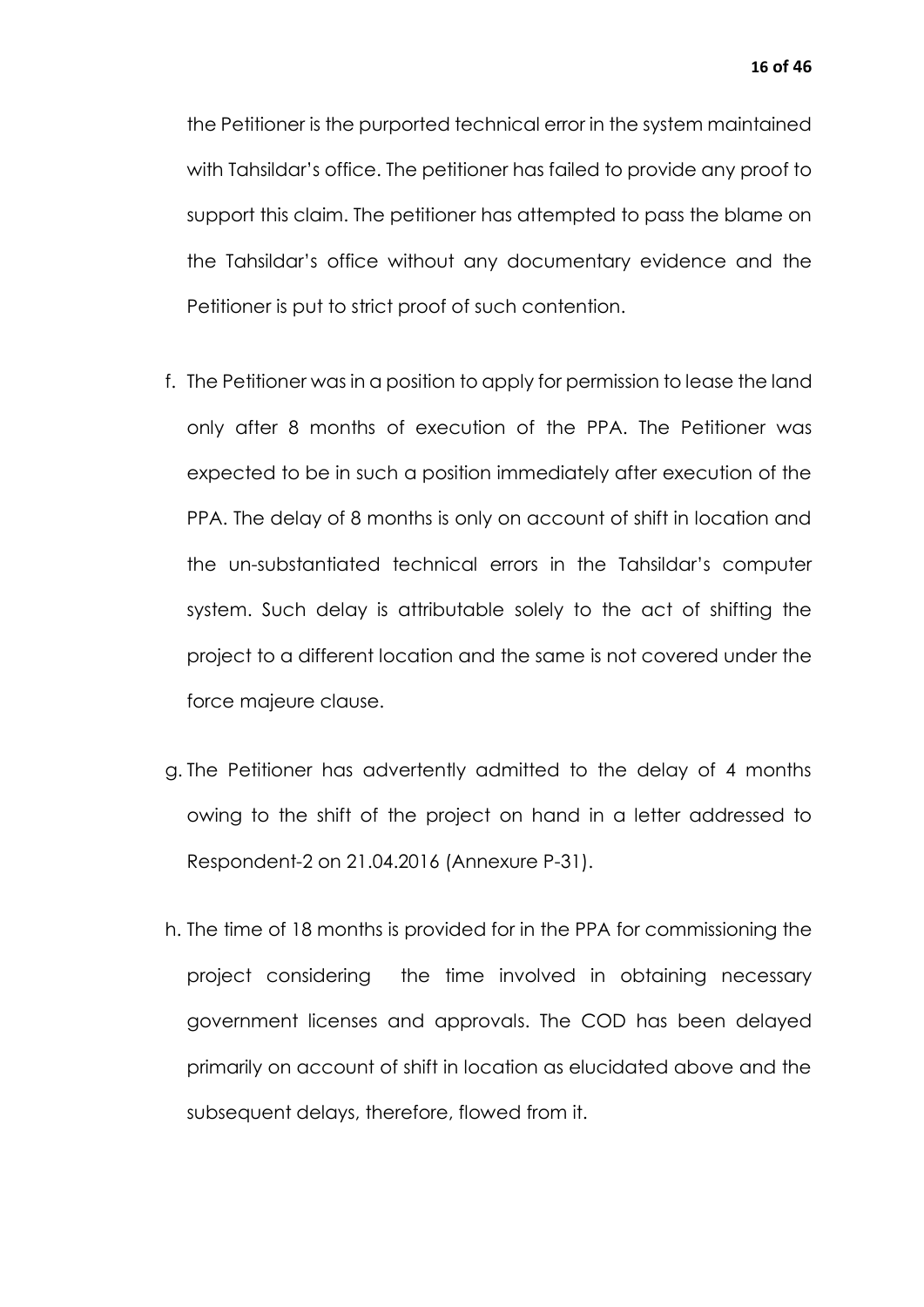i. The Petitioner has contended that the effective date of PPA is the date of execution of SPPA (Addendum), which is highly erroneous and contrary to the provisions of PPA. Article 3.1 of the PPA provides for effective date as follows:

> *"This Agreement shall come into effect from the date of its execution by both the parties and such date shall be referred to as the Effective Date".*

Admittedly, the PPA was executed on 21.10.2014 and as per Article 3.1 of the PPA, the same has come into effect on the very same date. The Addendum was executed to carry out changes directed by the Commission (to delete the arbitration clause). The PPA was approved by the Commission, with an observation to delete the said clause. The petitioner being a signatory to the PPA and having consented to the terms of PPA is now estopped under law to make contentions in direct contradiction to the terms of PPA. Should the Petitioner have been of the opinion that the effective date shall be the date of approval by the Commission or the date of execution of Addendum, the Petitioner should have raised a protest and objected to Article 3.1 of the PPA. The petitioner, on the contrary, has wilfully without any protest in any form has consented to Article 3.1 of the PPA and signed the PPA. Having done so, it is legally bound by the terms of the PPA and is prohibited from claiming otherwise. Hence, the effective date of the PPA should be considered as date of its execution, which is 21.10.2014.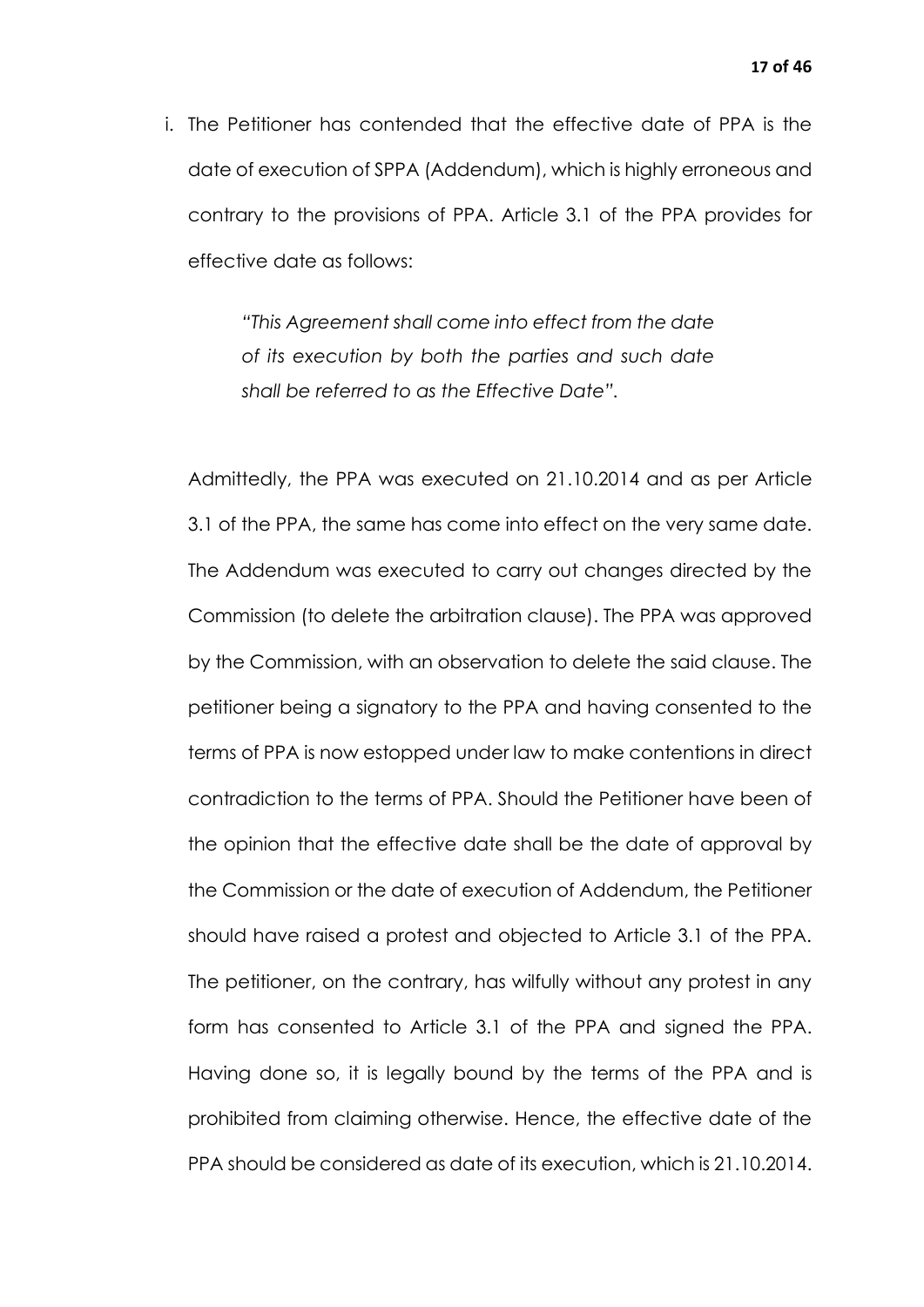If the date of execution of the Addendum is to be considered as execution of PPA and thereby the effective date of PPA, the same would have been provided for, either in PPA or the Addendum.

- j. The Petitioner has averred that since the tariff under PPA was fixed pursuant to the competitive bidding process as per the provisions of Section 63 of the Act, the same is not amenable to the generic tariff orders passed by the Commission from time to time. The Petitioner has also contended that the generic tariff order dated 30.07.2015 in its preamble has excluded itself from being applied to those projects in respect of which the tariff is discovered through competitive bidding process and therefore, the tariff of Rs. 6.51 per unit as per the said order cannot be levied on the project of the Petitioner, which is a result of competitive bidding process. These averments are misleading and erroneous. As per Clauses 12.1 and 12.2 of the PPA, the parties have agreed and subjected the tariff under PPA to the revised tariff of the Commission, if any as on the date of COD of the project in the event of delay in achieving COD.
- k. Section 63 of the Act excludes the applicability of generic tariff order as a matter of law but does not restrict the parties to the contract from agreeing to such generic tariff in the event of delay in achieving the COD. In the instant case, in line with provisions of the Section 63 of the Act, the tariff was not fixed as per the generic tariff determined by the Commission but was fixed as per the competitive bidding process,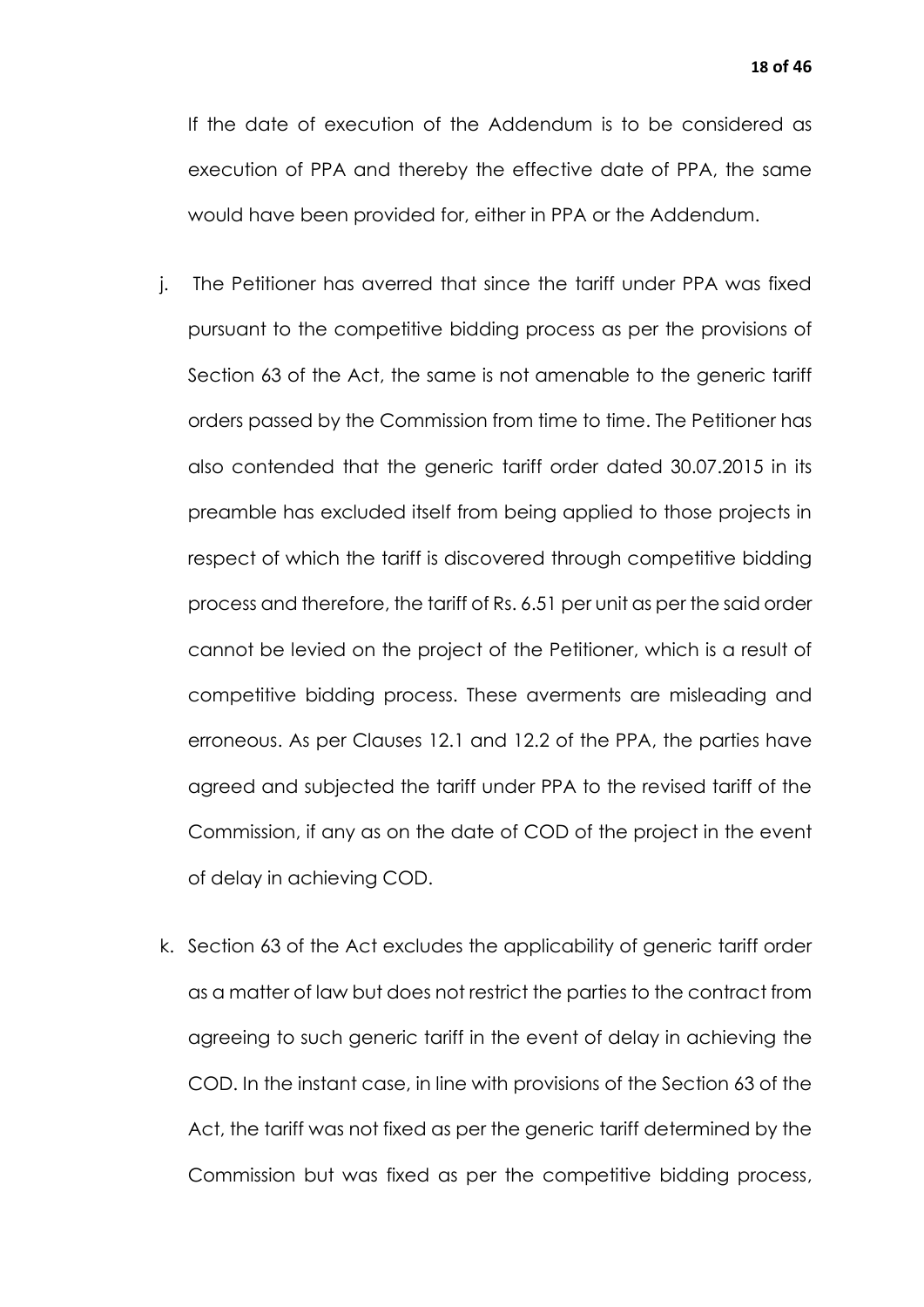however, the tariff as per Article 12 was subject to the project commissioning within the SCD and if there was delay, the lower of the agreed tariff or the generic tariff was made applicable. The Electricity Act, 2003 does not mandate the applicability of generic tariff orders on projects resulting from competitive bidding process, but in this case, the legally binding and enforceable terms of PPA mandate so. Therefore, in terms of the PPA, the applicable tariff in the instant case is Rs. 6.51 per unit, which was the prevailing tariff determined by the Commission as on the date of delayed commissioning of the project.

l. The Petitioner has also averred that the Commission does not have power to regulate or validate the applicable tariff on the ground that the Petitioner has not been made privy to the communication between the Commission and the Respondent. It is a settled principle of law that every contract is subject to the applicable statutes and any provision of the contract in so far as it contradicts any law is void to that extent. Section 86 (1)(b) of the Electricity Act, 2003 requires the Commission to regulate electricity purchase and procurement process of the distribution licenses including the price at which electricity shall be procured from the generation companies or licensees or from other sources through agreements for purchase of power for distribution and supply within the State. This Section empowers the Commission to regulate the PPA and the clauses thereof in such manner as it deems fit.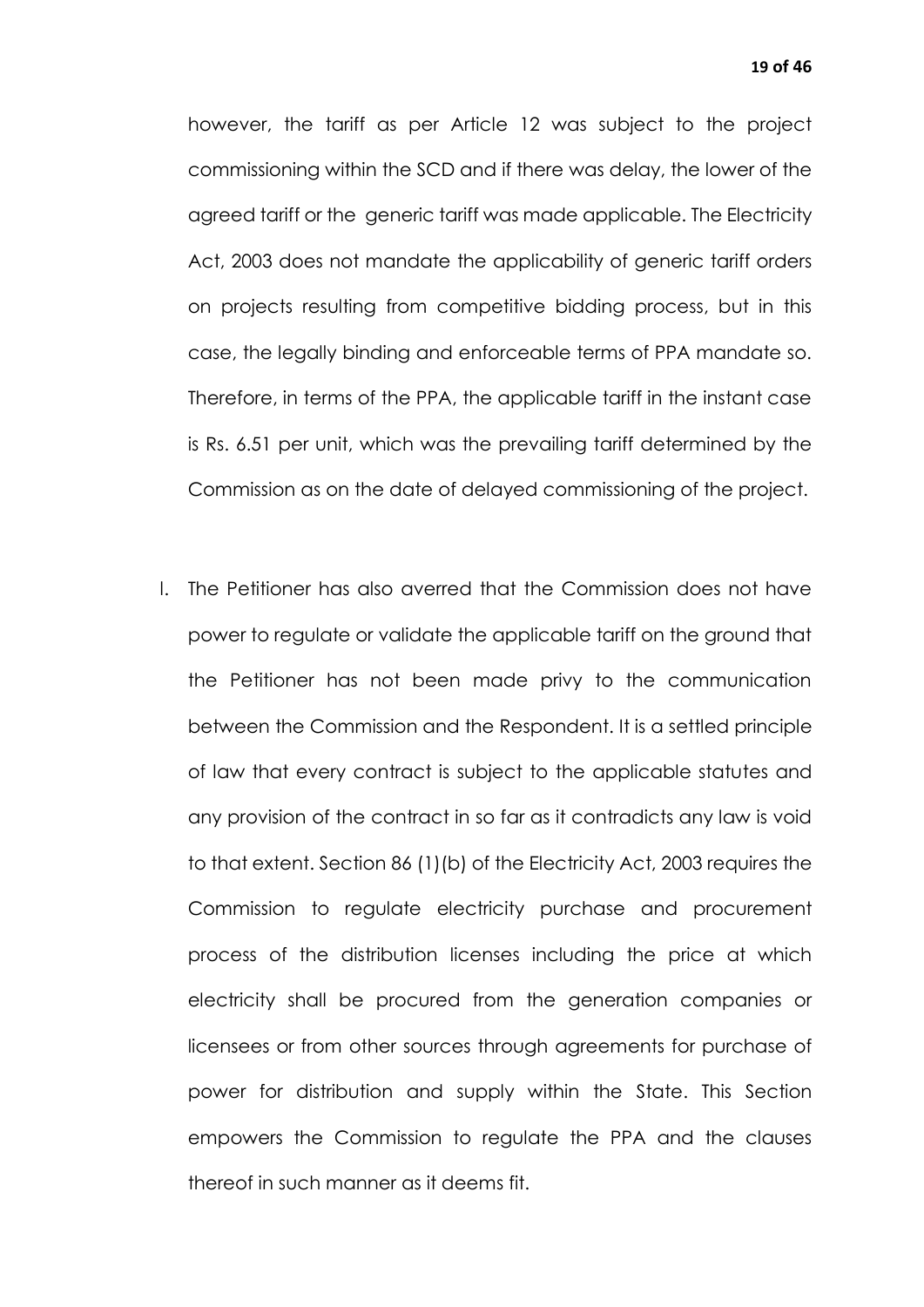- m. The reasons for the delay in commissioning of the project and in fulfilling the conditions precedent are not covered under the force majeure clause of the PPA and hence, Respondent-2 is entitled to liquidated damages as per Articles 4.3 and 5.8.1 of the PPA.
- 6. The gist of the Objections filed by Respondent-3 is as follows:
	- a. The allegation that there is a delay on the part of the Respondent No.3 in giving necessary approvals, is denied as false. The chain of events with regard to the approval of power evacuation is as follows:
		- i) The Application for evacuation scheme was received on 09.08.2014 but the same was marred by infirmities and was not submitted along with necessary documents. Hence, a letter was addressed to the Petitioner on 10.09.2014, seeking required documents for processing of the application.
		- ii) The Petitioner filed an application on 16.09.2014 mentioning that it was looking forward to establish the solar plant in any of the 7 sub-stations named in the application and requested for issuance of feasibility certificate with evacuation arrangement and bay extension. It was also mentioned by the petitioner in the application that based on the feasibility certificate, land would be procured by the petitioner in the surrounding area for establishing the solar plant. In response to the same, Respondent-3 vide letter dated 12.11.2014 sought documents as the project was selected to be established in Siraguppa Taluk,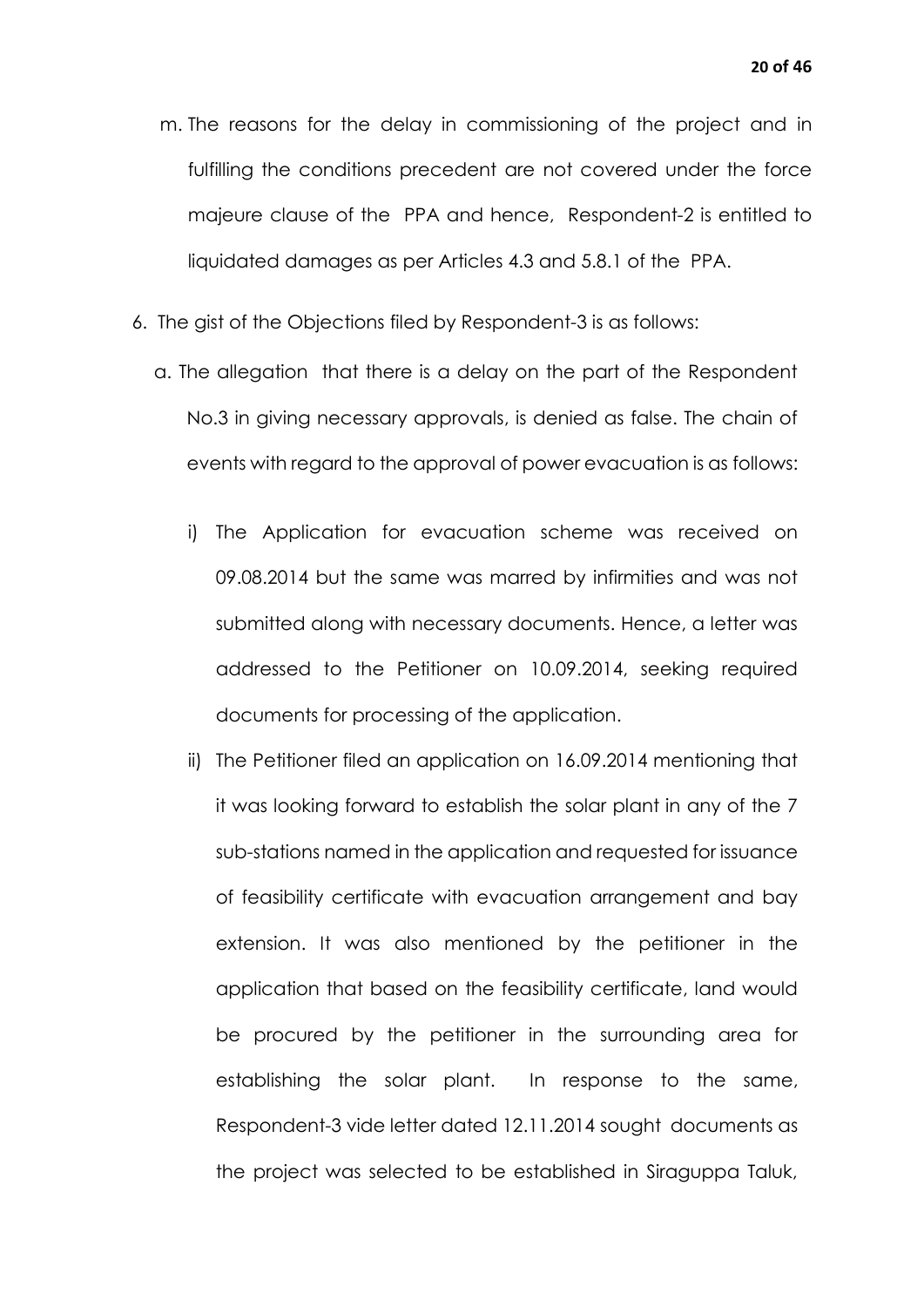Ballari District, but the sub-stations for which feasibility were sought were in different places of Bidar District.

- iii) The Petitioner on 16.11.2014, filed an application stating that land was purchased near the Chitaguppa Sub-station and requested to issue feasibility certificate for evacuation of power and bay extension. The Respondent-3 replied vide letter dated 10.12.2014, requesting the petitioner to furnish a letter from Respondent-1 approving the change of location and the petitioner was also requested to pay the processing fees.
- iv) The Petitioner vide its letter dated 31.01.2015 requested the Respondent-3 to issue feasibility certificate for evacuation from Chitaguppa Sub-station and produced certain documents but did not furnish the approval from for change of location. The Petitioner submitted the approval from Respondent-1 for change of location on 09.02.2015.
- v) The Respondent-3 on 26.02.2015 intimated the petitioner to pay processing fees for the changed location and the fees was paid by the Petitioner on 12.03.2015.
- vi) Thereafter, the Respondent-3 sought a field report from the concerned transmission zone on 11.05.2015 and the same was received on 16.06.2015.
- vii) The tentative evacuation approval was granted on 10.07.2015, which was duly accepted by the petitioner on the same day and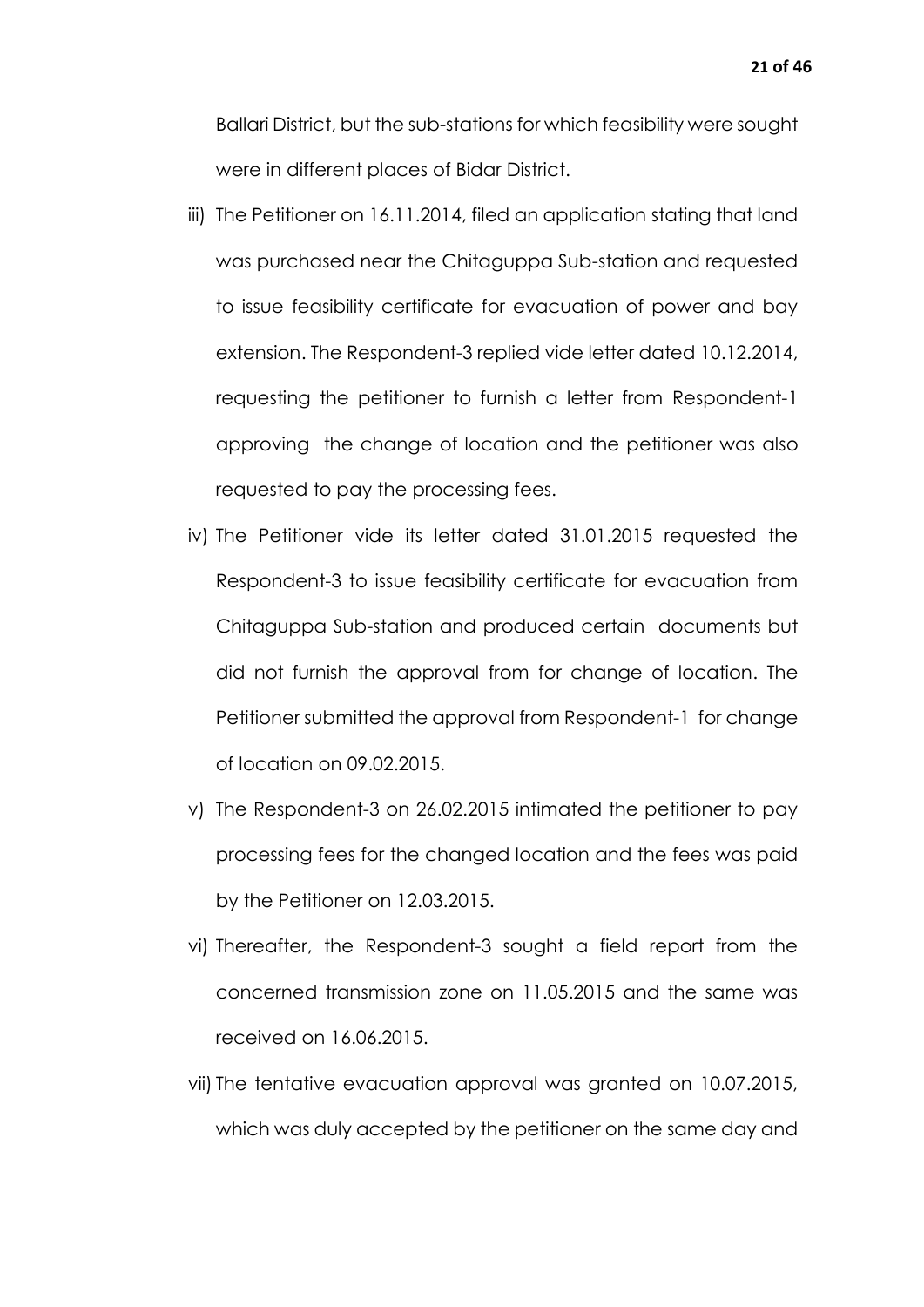Regular evacuation scheme was communicated to the petitioner on 27.07.2015.

viii) Therefore, there is no delay caused by Respondent No. 3 in the process of according power evacuation approval to the Petitioner. The Respondent no.3 has acted diligently and the time taken in processing the evacuation application is reasonable. The Petitioner, has in fact, delayed in clarifying the change in location.

The Respondents have prayed to dismiss the petition in its entirety.

- 7. The petitioner has filed Rejoinders to the Objections filed by the Respondents and written arguments reiterating the contentions that the delay in commissioning the project was due to force majeure events and therefore, there should be no reduction in tariff or levy of liquidated damages.
- 8. We have heard the learned counsel for the parties and perused the records. The following Issues arise for our consideration:
	- $(1)$  Whether the extension of time, granted by the  $2<sup>nd</sup>$  Respondent to the Petitioner, for achieving the commercial operation of the Solar Power Plant, can be subjected to legal scrutiny by the Commission?
	- (2) Whether the Petitioner has made out a case for deferment or extension of the Scheduled Commissioning Date of its Plant?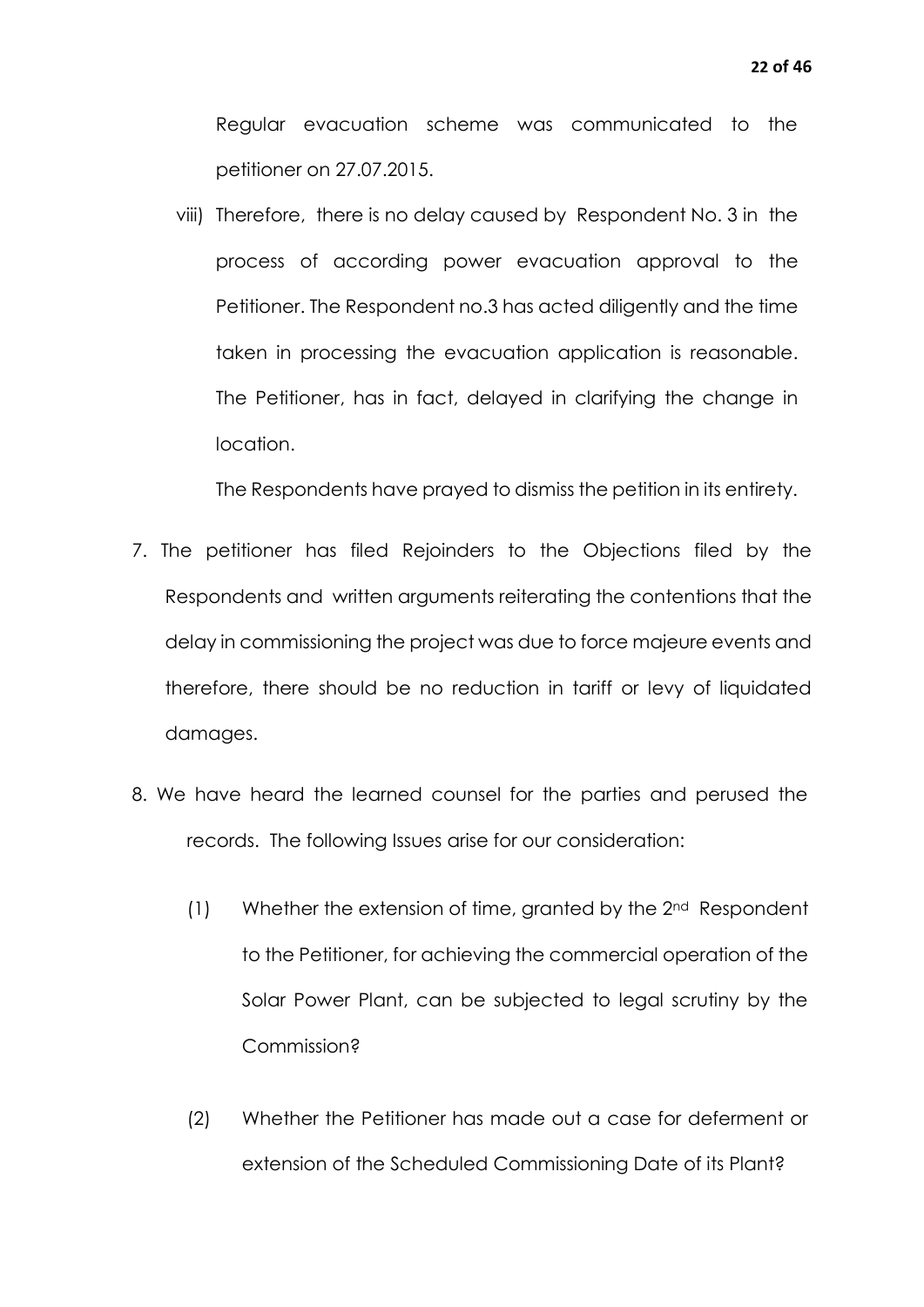- (3) What should be the tariff for the Project, for the term of the PPA?
- (4) Whether the Petitioner is liable to pay liquidated damages, as provided in the PPA for delay in achieving Conditions Precedent and commencement of supply of power to the Respondent-2 *?*
- (5) What Order?
- 9. After considering the submissions made by the learned counsel for the parties and the pleadings and other material placed on record, our findings on the above Issues are, as follows:
- 10. **ISSUE No.(1):** *Whether the extension of time, granted by the 2nd Respondent to the Petitioner, for achieving the commercial operation of the Solar Power Plant, can be subjected to legal scrutiny by the Commission?*
- (a) Article 5.7 of the PPA provides that extension of time to commission the project may be granted by the 2nd Respondent for a maximum period of 6 months, if the developer is prevented from performing the obligations by the SCD. It does not specifically stipulate that, such extension of time granted by the 2nd Respondent should be got approved by the Commission. However, Article 5.7.1 of the PPA, stipulates the grounds on which alone, the time could be extended, for achieving the commissioning of the project. Article 12.2 of the PPA provides for reduction of tariff, as a consequence of delay in the commissioning of the Project, beyond the SCD, subject to certain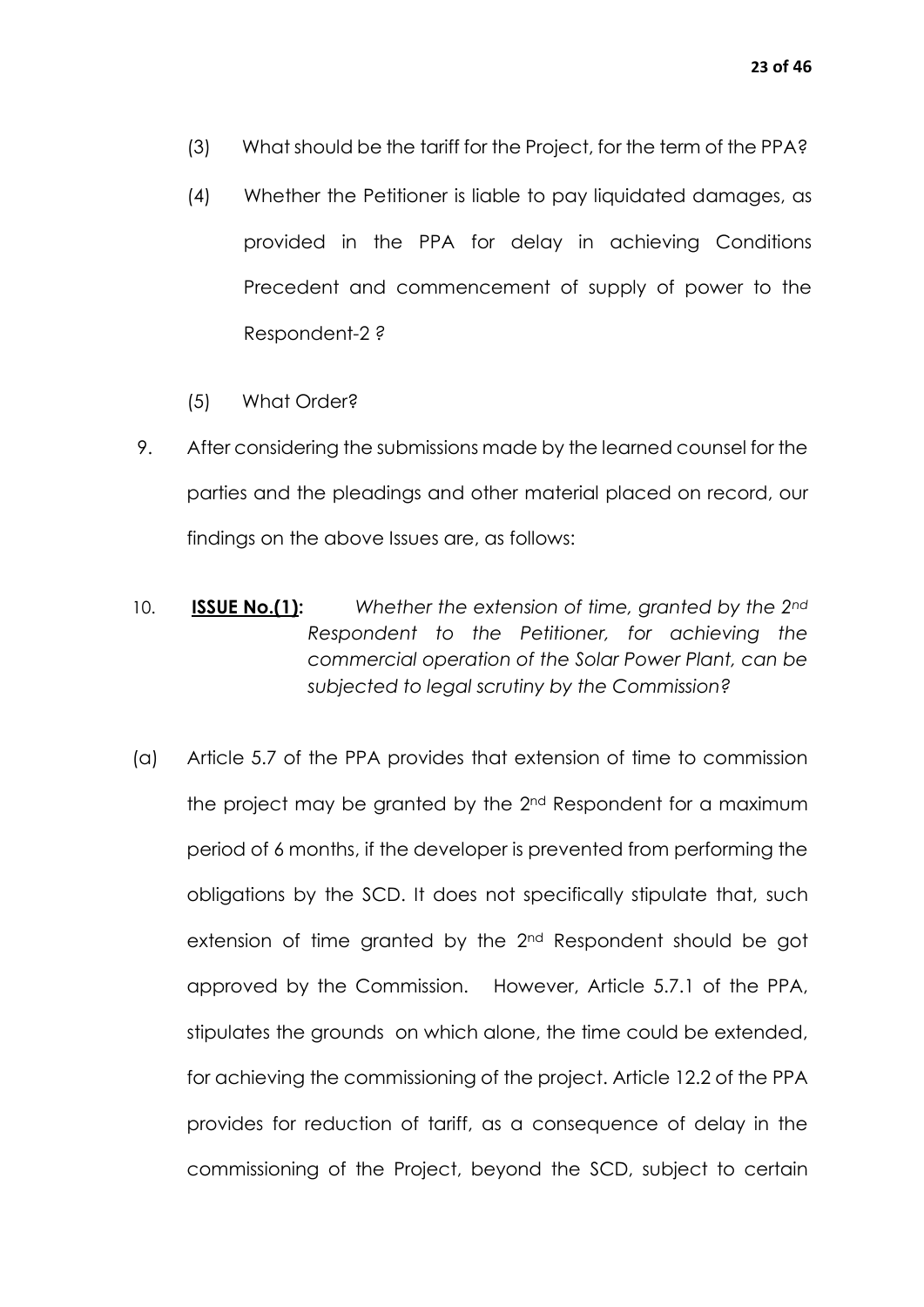terms and conditions stated therein. Whenever an event affects the quantum of tariff applicable, for supply of energy to the Distribution Licensees, we are of the considered opinion that, the same should be scrutinized and approved by the Commission. It is settled law that, this Commission has the exclusive jurisdiction to determine the tariff, for supply of electricity by a Generating Company to a Distribution Licensee and it has to regulate the electricity purchase and the procurement process of the Distribution Licensees, including the price at which the electricity shall be procured, from different agencies through PPAs. Therefore, we hold that, even in the absence of a specific term in the PPA, an event affecting or altering the tariff, already approved in the PPA, should be got approved by this Commission.

(b) The Petitioner has contended that, as the Respondent-2 has accepted the claim of *Force Majeure* Events and granted the extension of time, the Commission cannot interfere in the matter. We are unable to accept the contention of the Petitioner. Any extension of time beyond the SCD, to commission a Power Project, has a bearing on the tariff payable. The tariff determination / fixation of price for electricity, is not an adversarial proceedings. The consumer who is not a party to the proceedings, ultimately pays for the supply of electricity and, therefore, is the most affected party. The Commission is required to safeguard such consumers' interest. While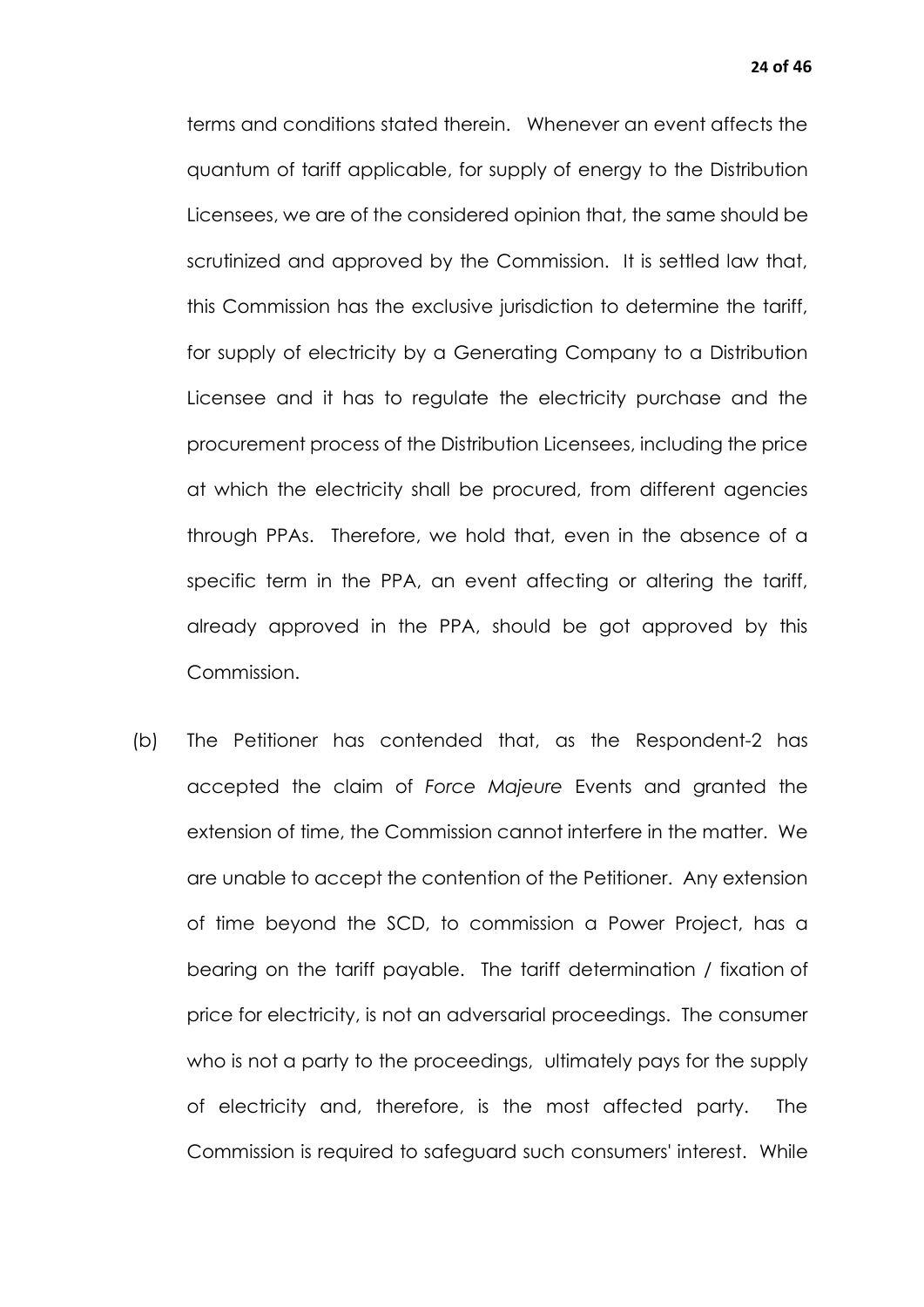upholding the role of the Commission, as a regulator and custodian of the interest of consumers, the Hon'ble Supreme Court, in the case of *All India Power Engineers Federation Ltd v. Sasan Power Ltd*., reported in (2017) 1 SCC 487, has held that, even if parties to a contract (generating company - seller of energy and distribution licensee - purchaser of energy) waive a certain term affecting the tariff, the Commission, as a custodian of the consumers' interest, has to intervene and exercise its regulatory powers. Accordingly, we hold that, the Commission has the mandate and powers to scrutinize the correctness and legality of the extension of time, granted by the 2nd Respondent.

- (c) Therefore, we answer Issue No.(1), in the affirmative.
	- 11) **ISSUE No.(2):** *Whether the Petitioner has made out a case for deferment or extension of the Scheduled Commissioning Date of its Plant?*
		- a. We note that, under Clause 5.7.1 of the PPA, extension of time, for commissioning the Project, can be granted, if the developer is prevented from performing its obligations due to the 2nd Respondent's 'Event of Default' or the *Force Majeure* Events. The *Force Majeure* Events are mentioned in Clause 14.3 of the PPA. Under the said clause, it is also necessary to prove that, the *Force Majeure* Event could have been avoided if the affected party had taken reasonable care. Keeping these in view, we need to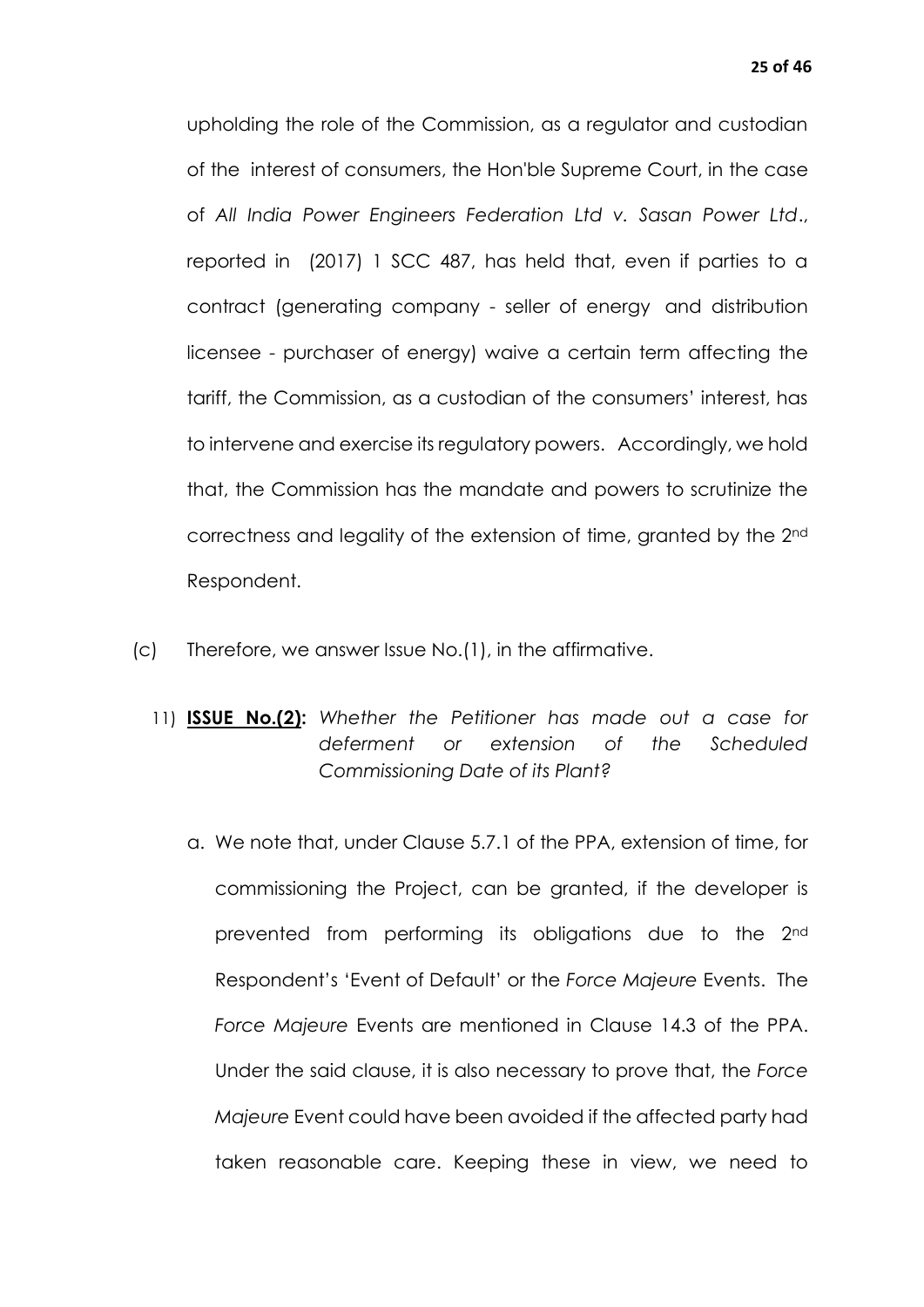examine, if the Petitioner, had taken reasonable care in performing its obligations under the PPA.

- b. The 1st Respondent invited bids for development of solar projects of 50 MW capacity in Karnataka. K K Rao Engineering Works Pvt Ltd., was one of the selected bidders for development of a solar project of 3 MW capacity and LoA dated 24.7.2014 was issued by the Respondent-1 wherein it is mentioned that the offer of the bidder to develop the solar plant at Siriguppa, Ballari District, was accepted. Pursuant to receipt of the LoA, the Petitioner Company was formed as the SPV to enter into PPA and to execute the project.
- c. The PPA is signed by the parties on 21.10.2014. As per Article 4.1 of the PPA, the Conditions Precedent had to be achieved within 270 days from the date of signing the PPA. As per the definition of the SCD in Article 21 of the PPA, the Project had to be commissioned within 18 months from the date of signing the PPA, i.e., on or before 20.04.2015. The achievement of the Conditions Precedent, would include obtaining of all the approvals by the SPV.
- d. It is alleged by the Petitioner that, due to delay in handing over the original PPA, it could not commence the work relating to establishing of the project. The recitals in the PPA would reveal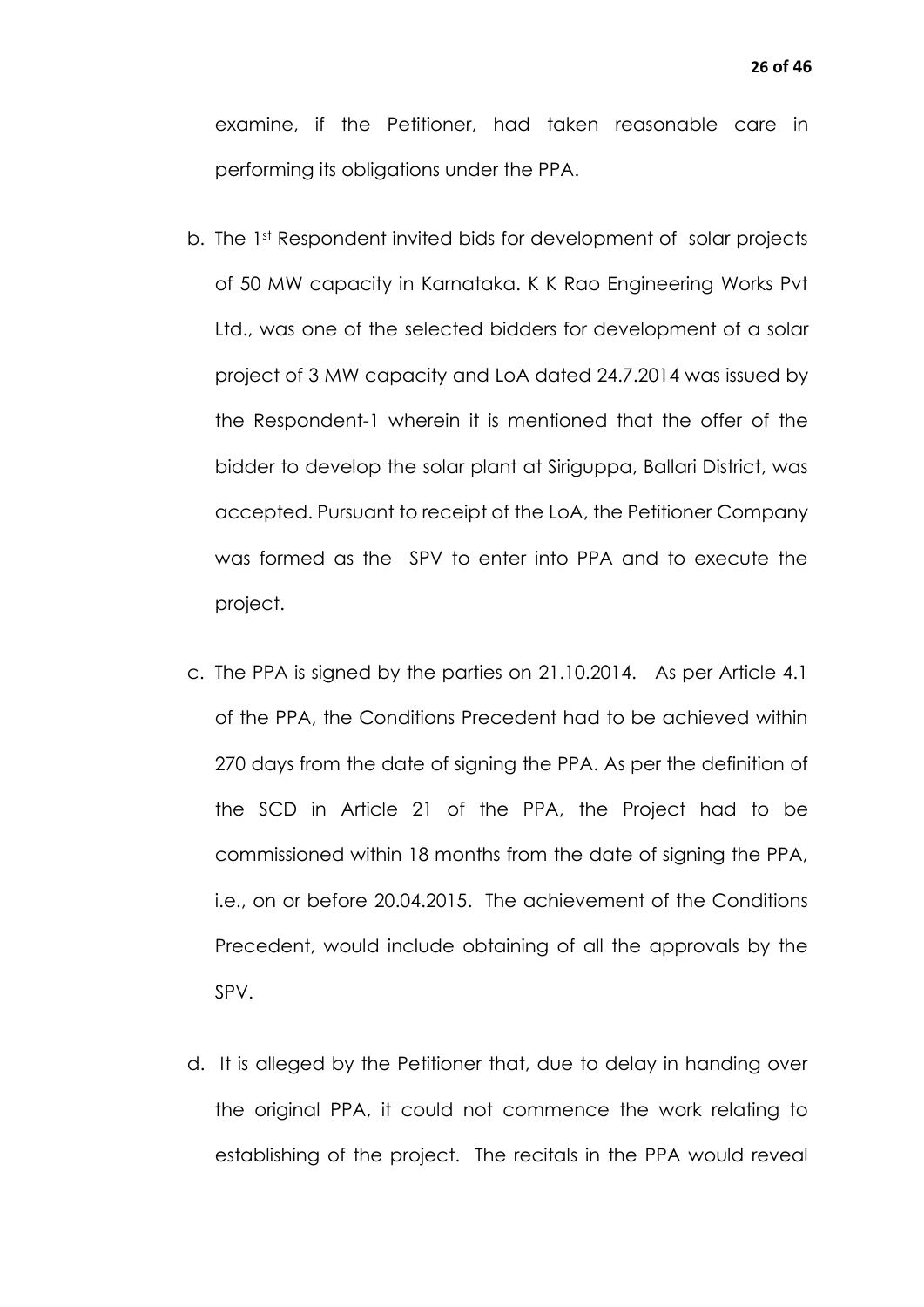that the parties have signed the PPA and copies of the same were delivered on the date of signing the PPA (21.10.2014). If the copy was not delivered, the Petitioner ought to have demanded and collected the same. A signed copy of the PPA would be sufficient to proceed with the preliminary works for implementation of the Project. The approval of the PPA, by the Commission, has no bearing on the initial obligations of the SPV, such as, applying for approvals for land conversion and evacuation, loans, etc. The Petitioner has not produced any document to show that its applications for such approvals, loans, etc., were rejected or delayed, for want of approval of the PPA.

- e. We note that the PPA was sent by the 2nd Respondent to the Commission for approval vide letter dated 18.11.2014. The Commission approved the same vide letter dated 08.12.2014 and directed the parties to delete the Arbitration Clause. Upon receipt of this letter, the 2nd Respondent addressed a letter to the petitioner on 29.12.2014, to depute an authorized signatory for signing the addendum to the PPA, to effect the deletion of Arbitration Clause. The Addendum to the PPA was signed on 03.02.2015.
- f. An important aspect which we note is that, the PPA signed on 21.10.2014 mentions the location of the project as Humnabad Taluk, instead of Siraguppa Taluk, as was proposed by the bidder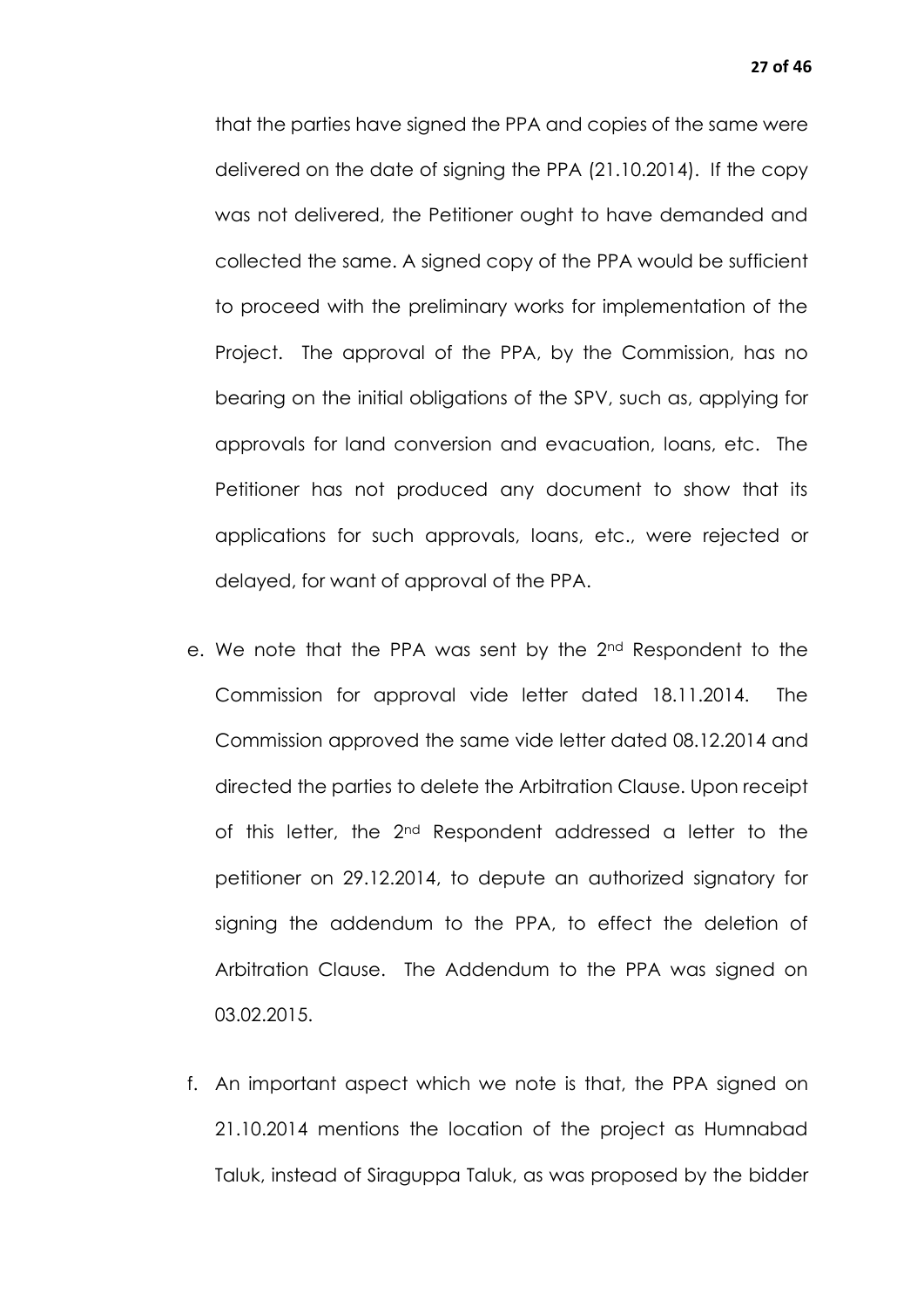(K K Rao Engineering Works Pvt Ltd) in its bid in response to the RfP and accepted by Respondent-1 and intimated in the LoA. The location could not have been mentioned as Humnabad Taluk in the PPA signed on 21.10.2014. The petitioner or the Respondent-2 who are the parties to the PPA have not given any acceptable explanation for inserting the location as Humnabad Taluk, instead of Siraguppa Taluk. The request for change of location was made by the petitioner for the first time on 02.02.2015 to the Respondent-1. When a letter dated 29.12.2014, was addressed by the Respondent-2 to the petitioner to depute an authorized signatory for signing the addendum to the PPA, subsequent to the request for change in location, the Petitioner came forward to sign the Addendum to the PPA on 03.02.2015. The petitioner is responsible for the delay between 29.12.2014 and 03.02.2015 in executing the Addendum to the PPA. No reason is furnished for this delay of more than a month.

g. Another important aspect noted is that even before the signing of the PPA, the petitioner applied for issuance of feasibility certificate to the Respondent-3 on 9.8.2014 and 16.9.2014 (Annexures R-1& R-2 produced by Respondent-3) for evacuation of power from the project from Humnabad Taluk. Hence, it can be inferred that the Petitioner had initiated measures to execute the project in the changed location at Humnabad even before the signing of the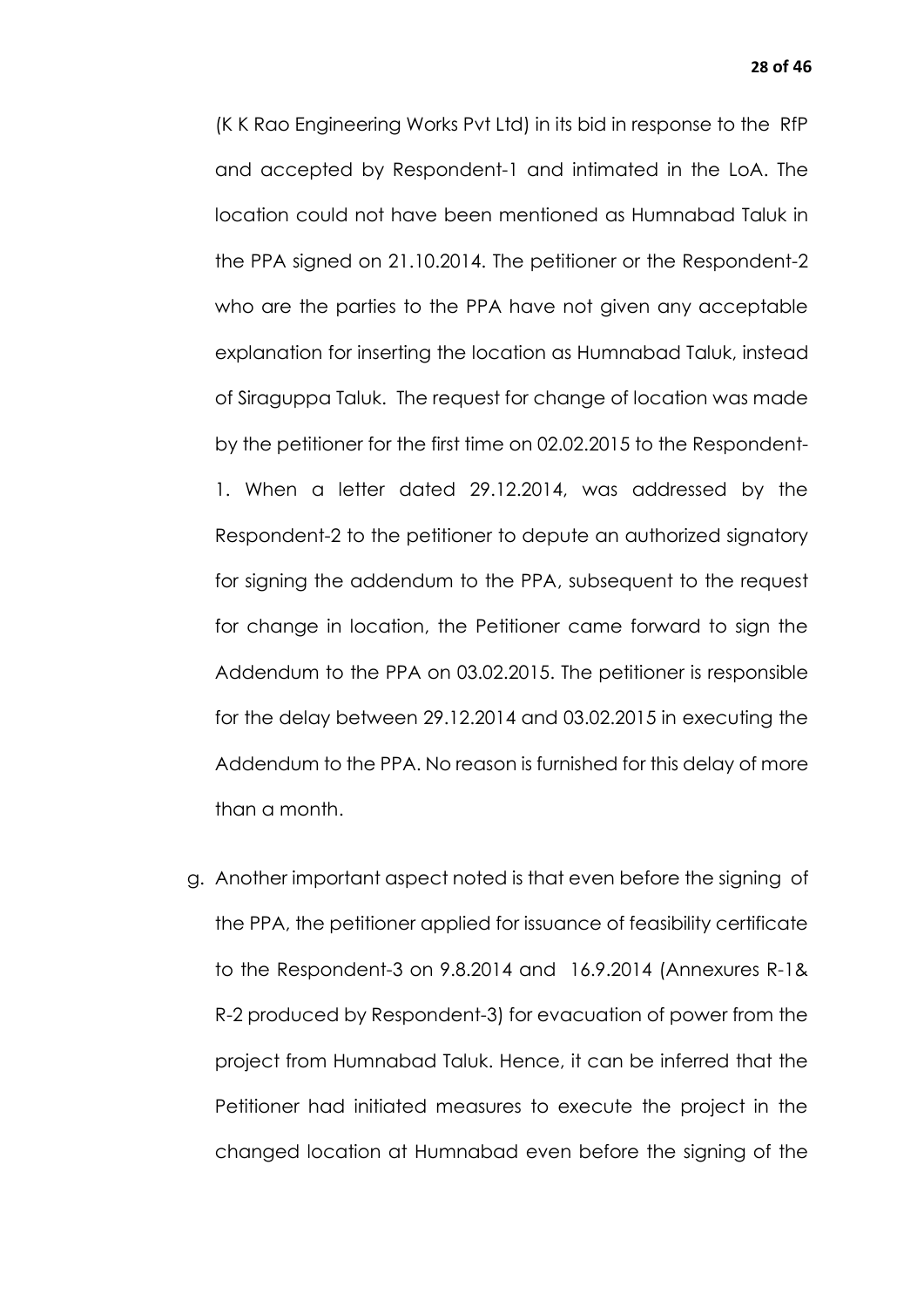PPA. Therefore, even if handing over of the original PPA was on 13.02.2015, it can be stated that this has not affected the execution of the project in any manner. Therefore, we are unable to accept that, this is a *Force Majeure* Event, causing delay in the commissioning of the Project.

h. The other allegation made by the petitioner is that the Respondent-3 delayed the grant of evacuation approvals. The Respondent-3 has denied this aspect and furnished the dates on which the requests were made and clarifications /documents were sought and produced. A developer while applying for evacuation approval has to give definite details of the location of the project and produce the topo sheet marking the project location and nearby sub-station(s) to enable Respondent-3 to examine the feasibility of issuing evacuation approval. From the correspondences produced by Respondent-3 with the Objections, it can be made out that upto 31.1.2015/9.2.2015 , the petitioner was not certain about the location of the project. Though the application for evacuation approval was made by the petitioner on 9.8.2014, for the first time in the letter dated 16.11.2014, the petitioner has stated that lands have been purchased near Chitaguppa Sub-station. In the earlier letters of the petitioner to the Respondent-3, there is no certainty about the location and it is admitted that lands were not purchased. The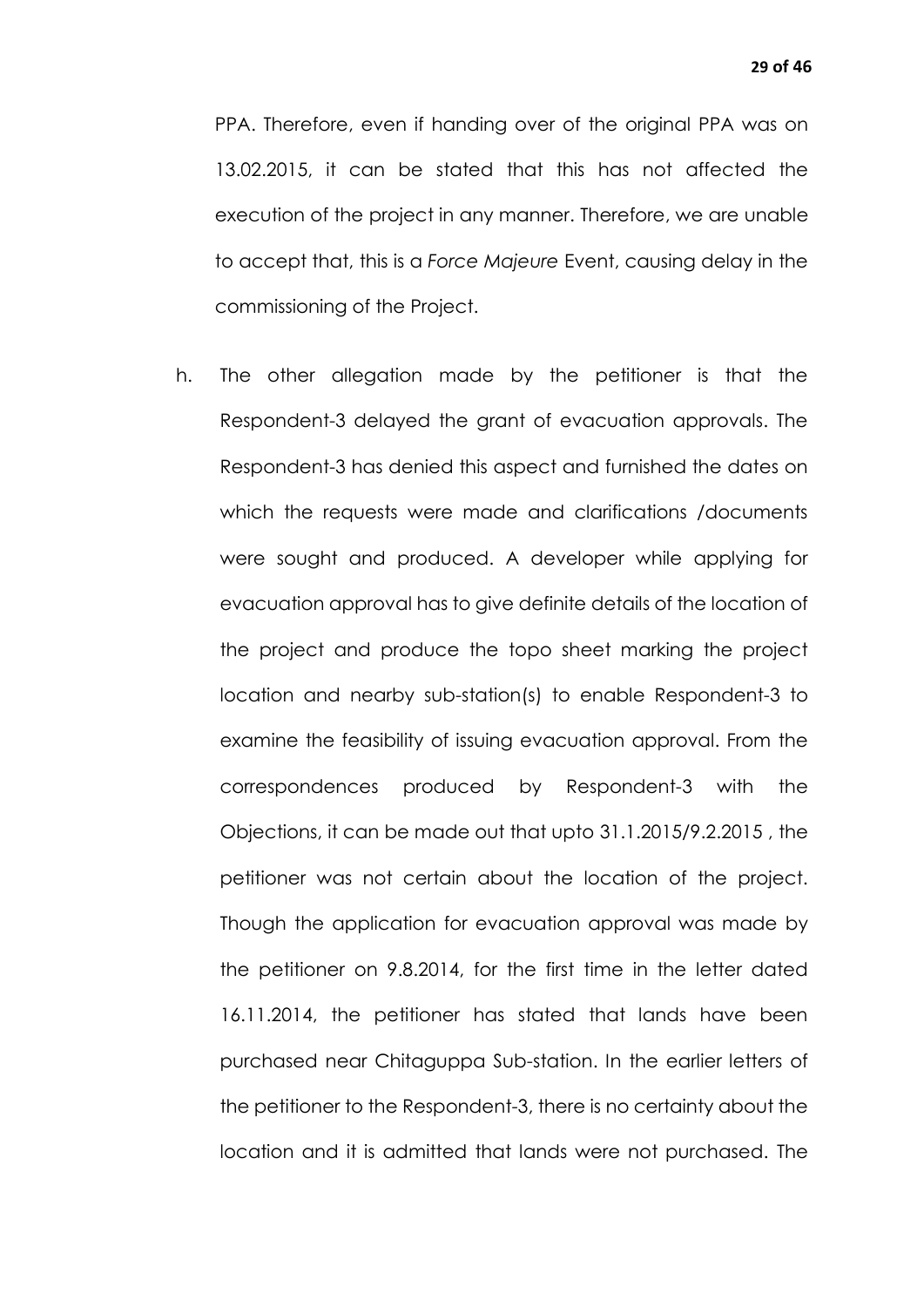details of the land/exact location were not given even with the letter dated 16.11.2014. Therefore, Respondent-3 , vide letter dated 10.12.2014, sought for approval of change in location and the topo sheet to show the location of the project. The petitioner has stated in the rejoinder that there is no necessity of obtaining any approval from Respondent-1 for change of location of the project and Respondent-3 could not have insisted upon the production of such document. The petitioner has in the rejoinder stated that as on 21.10.2014 (date of signing the PPA), it was known that the project would be set up in Humnabad Taluk. If it was so, it should have produced the documents showing the location of the project, to Respondent-3. In the application dated 9.8.2014 produced as Annexure 53, the petitioner had mentioned that it was planning to establish the solar plant near one of the two sub-stations at Mannekalli, Taluk & District Bidar, or Nirna, Humnabad Taluk. In the letter dated 16.9.2014, a list of 7 substations is mentioned by the petitioner stating that the solar plant would be established near any of the 7 sub-stations and that land would be procured in the surrounding area based on the feasibility certificate to be given. These facts clearly indicate that the project location was not finalized by the petitioner when the applications for evacuation were made. Admittedly, the sale deeds for the land in Humnabad Taluk were executed on 25.2.2015 and 11.3.2015, the lease rights were granted by the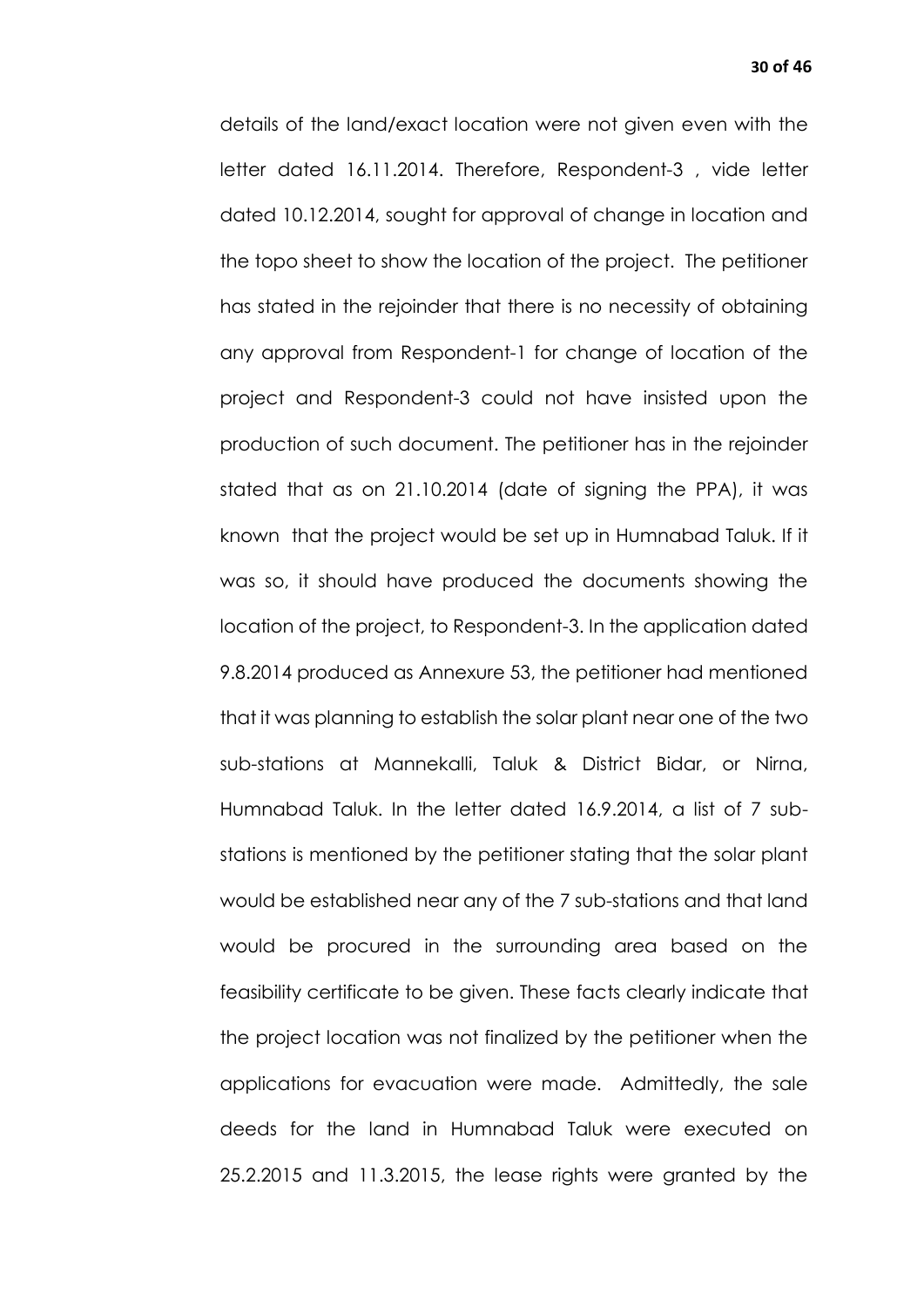concerned authorities on 08.02.2016 and conversion of land was granted by the DC, Bidar on 22.04.2016. Therefore, the documents reveal that some time during January or February 2015, the exact location was finalized by the petitioner and relevant documents were produced. This delay cannot attributable to the Respondents in any manner.

i. The petitioner has contended that the date of application for grant of evacuation approval should be taken as 09.08.2014. The petitioner has admitted in the rejoinder that the date on which the documents showing the exact location of the project is produced, should be taken as the date of application for evacuation approval and has stated that the relevant documents were furnished by the petitioner to the Respondent-3 vide letters dated 31.01.2015 and 09.02.2015 (Annexure R-6 & R-7 produced by Respondent-3). On 26.02.2015, the Respondent-3 requested the petitioner to pay the processing fee. The fee was paid on 12.03.2015. The petitioner has alleged that even after producing the documents, the Respondent-3 took 6 months to issue the evacuation approval which is only a simple format which had to be typed and issued. We cannot accept that the evacuation approval is only a simple format which had to be typed and issued. The technical feasibility report has to be called for from the concerned transmission zone and approved by the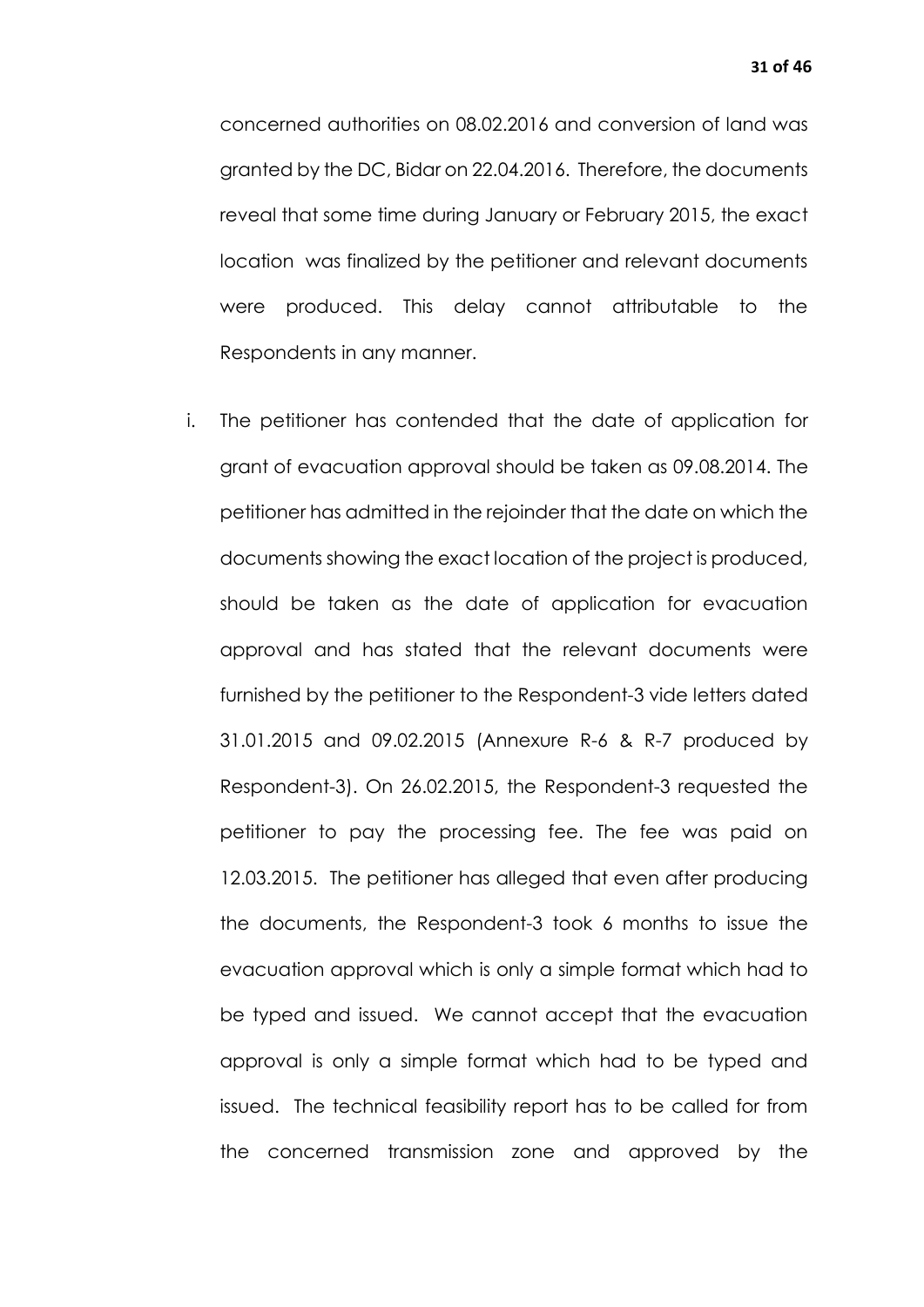concerned Engineer(s). This has been done by the Respondent-3 during the period from 11.05.2015 to 04.07.2015. The tentative evacuation approval was granted on 10.07.2015 and Regular evacuation approval was granted on 27.07.2015. Considering the dates and events mentioned above, it can be stated that the evacuation approval was granted within a reasonable time, after production of all the documents by the petitioner and there is no delay on the part of Respondent-3 in granting the evacuation approval.

j. The other allegation made by the petitioner is that the mutation process, grant of lease and conversion of land were delayed by the Government authorities. As stated earlier, the sale deeds in respect of the lands were executed on 25.02.2015 and 11.03.2015. It is stated by the petitioner that the mutation process, which had to be completed in one month was completed by the Revenue authorities on 12.06.2015, due to technical errors in the Computer system and Panchayat elections. The application for grant of lease of the lands was made to the DC, Bidar on 16.06.2015 by the petitioner. The DC, after calling for the reports from the concerned authorities, has passed an Order dated 08.02.2016, granting the lease. Thereafter, the petitioner applied on 24.02.2016 for conversion of the land for non agricultural use, before the DC, Bidar. The DC directed to pay the fee on 07.04.2016. The petitioner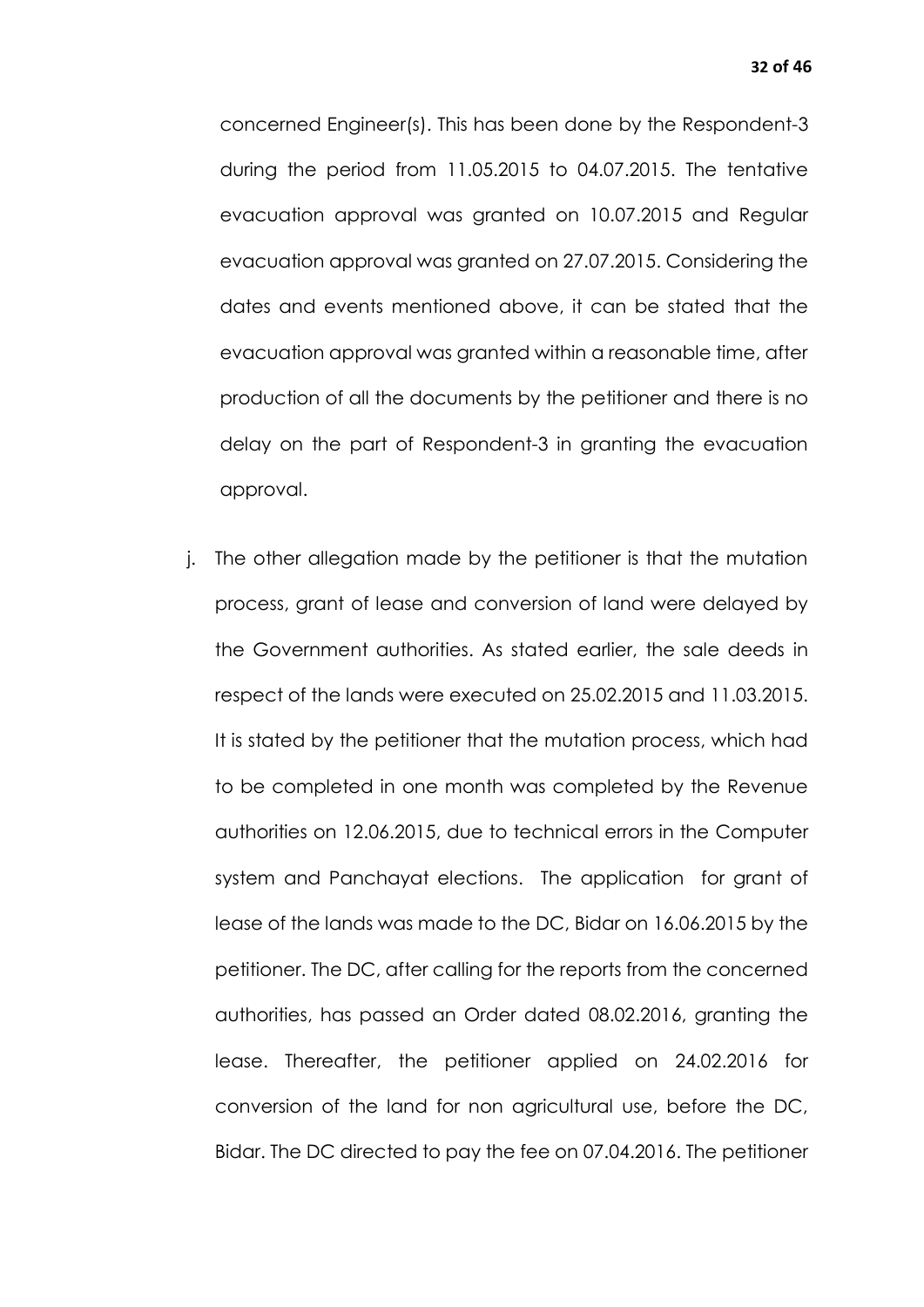paid the fee on 12.04.2016 and the conversion order was passed by the DC on 22.04.2016.

k. In respect of the period of delay from the date of signing the PPA mentioning Humnabad Taluk as the location of the project and date of sale deeds for purchasing the land , it is stated by the petitioner that this was due to delay in communication of approval of the PPA by Respondent-2 and that soon after receipt of intimation about the approval of PPA, steps were taken to purchase the land of 15 acres from several persons. Article 4 of the PPA provides that the developer has to obtain all consents, clearances and permits within 270 days from the date of signing the PPA, unless prevented by force majeure events mentioned in Article 14. Article 14.3.1 defines the force majeure events. The event mentioned by the petitioner does not qualify as force majeure event as per the terms of the PPA. The bidder had in the RfP mentioned the location as Siraguppa Taluk, Ballari District and the same was accepted. Clause 1.1.10 of the RfP provides that the selected bidder may change the location proposed during the RfP stage if the land cannot be acquired or for other technical reasons. In this case, no such reasons are mentioned for changing the location. The change of location was the unilateral decision of the petitioner. There is a delay in executing the sale deeds by the petitioner from 21.10.2014, the date of signing the PPA mentioning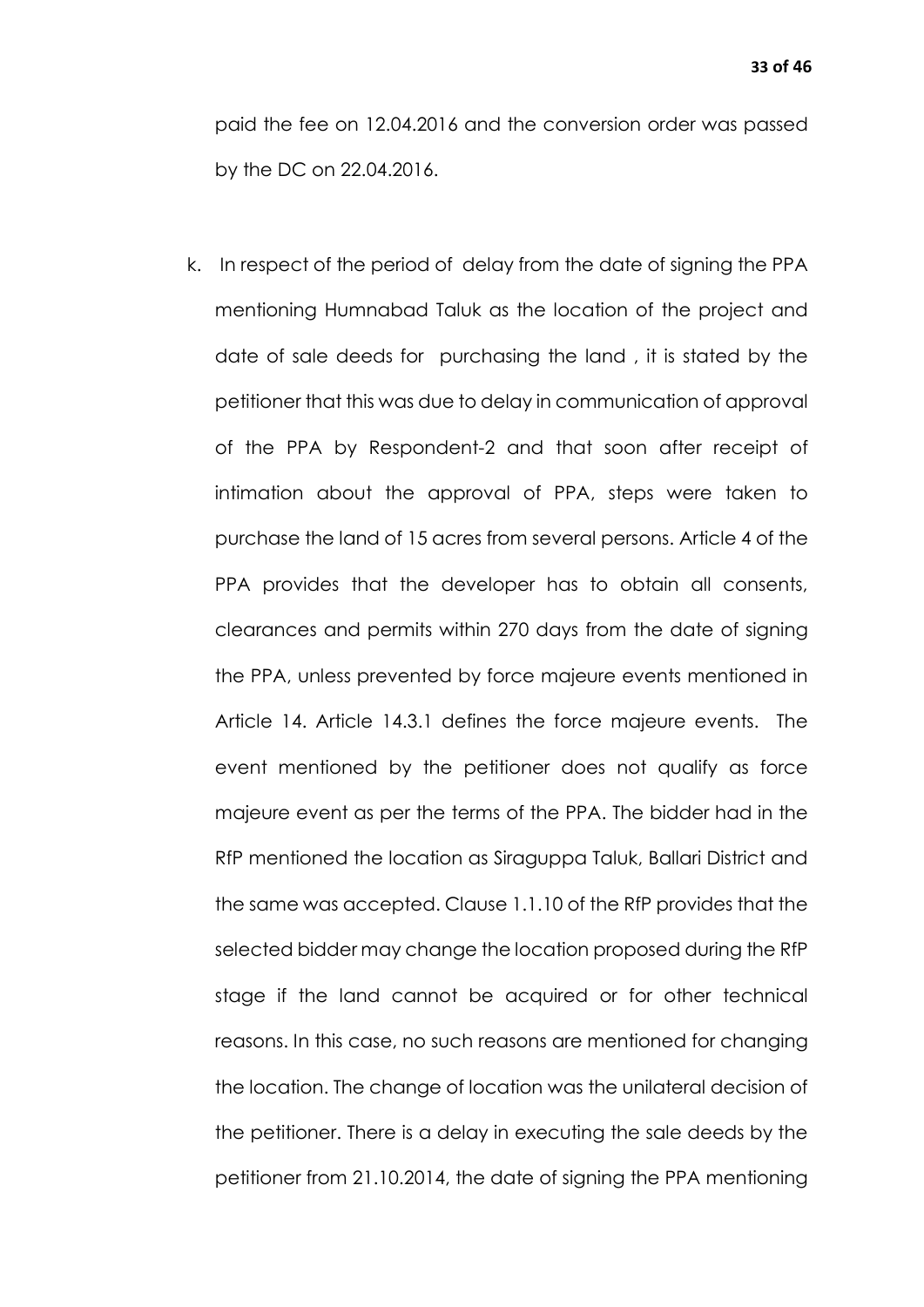the location as Humnabad Taluk and 25.02.2015/11.03.2015, the dates of sale deeds. The reason mentioned by the petitioner cannot be accepted, as we have held in the preceding paragraphs that the petitioner ought to have procured a copy of the PPA and that the petitioner took more than a month to sign the Addendum to the PPA and obtain the original PPA. We have noted in the preceding paragraphs that even before the signing of the PPA, the petitioner had initiated steps to execute the project at Humnabad Taluk.

- l. The next allegation of the petitioner is that GESCOM caused delay in providing the estimate for laying the 11 kV line from the project to the Sub-station. It is alleged that though the application was made to GESCOM on 01.08.2015, the estimate was made on 03.12.2015 and the estimate was approved by GESCOM on 03.02.2016. We note that GESCOM is not a party to these proceedings. Without hearing GESCOM about the reasons, it cannot be concluded that this is a force majeure event or not.
- m. The next allegation of the petitioner is that the Respondent-3 caused delay in providing the estimate for bay extension. It is stated that the application was made by the petitioner on 13.10.2015, estimate was made by Respondent-3 on 08.12.2015, supervision charges were paid by the petitioner on 09.01.2016 and the estimate was issued on 23.01.2016. we note that immediately,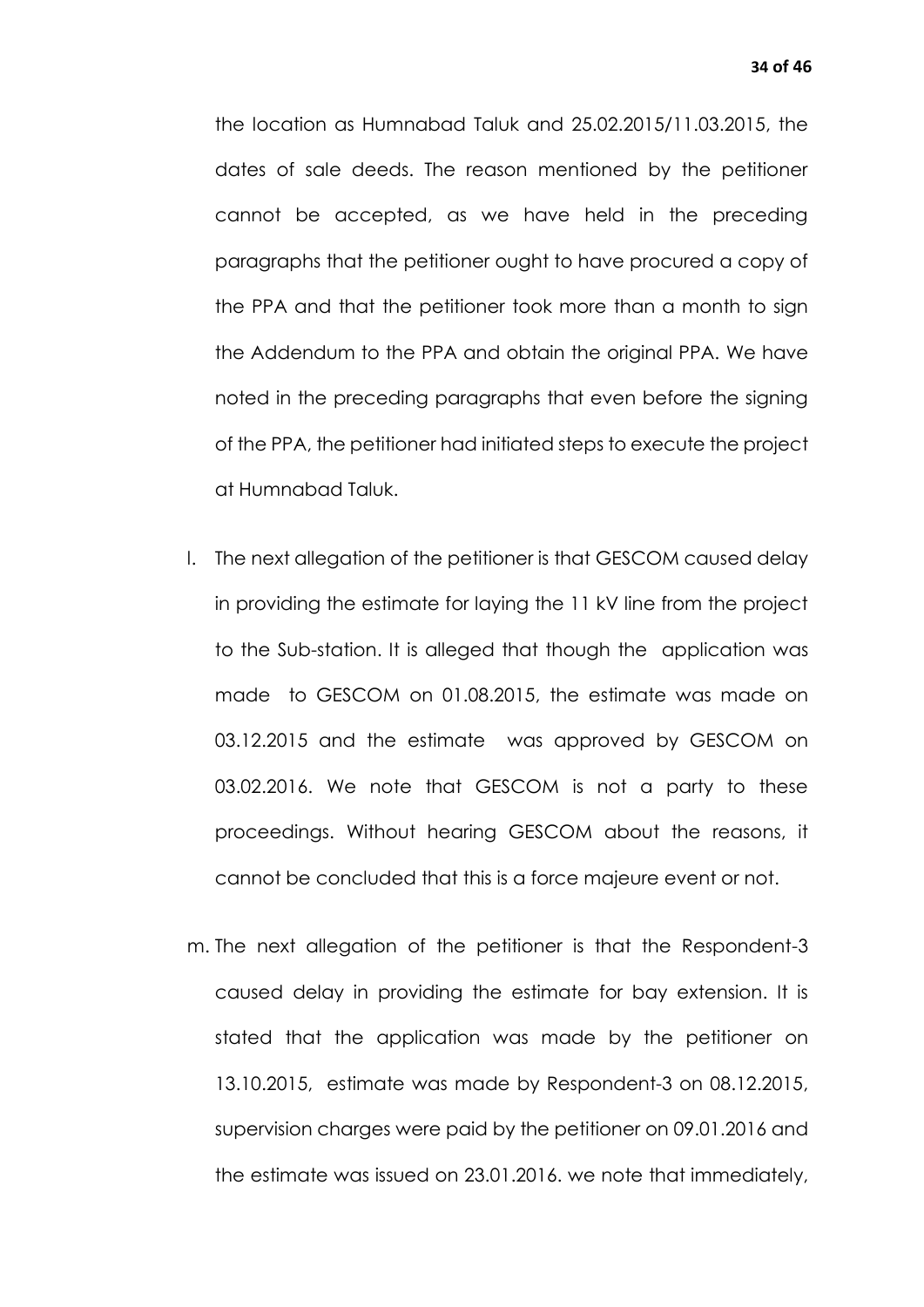after grant of Regular evacuation approval on 27.07.2015, the petitioner should have applied to Respondent-3 for estimation of bay extension. After a delay of about 2½ months, the petitioner has made the application. No reason is given for this time lapse. Looking at the dates and events mentioned above, the time taken by Respondent-3 cannot be said to be too long.

- n. The further allegation of the petitioner is that Respondent-3 caused delay of 2 months in approving the drawings of the material, from the date of submission of drawings by the petitioner on 29.01.2016 to the date of approval on 22.03.2016. The time taken is less than 2 months, and this period cannot be termed as delay. It is also alleged that the TA & QC wing of Respondent-3 took one month's time for inspection of materials from 22.03.2016 to 20.04.2016 and to issue the Certificate. This period of less than one month cannot be termed as delay, as charges have to be collected, spot inspection has to be conducted and the materials have to be tested for quality.
- o. It is also alleged by the petitioner that the CEIG took 3 months' time to grant safety approval from 08.02.2016, the date of submission of drawings by the petitioner to 20.05.2016, the date of grant of approval. CEIG is not a party to these proceedings. From the sequence of events mentioned in the Written Arguments filed by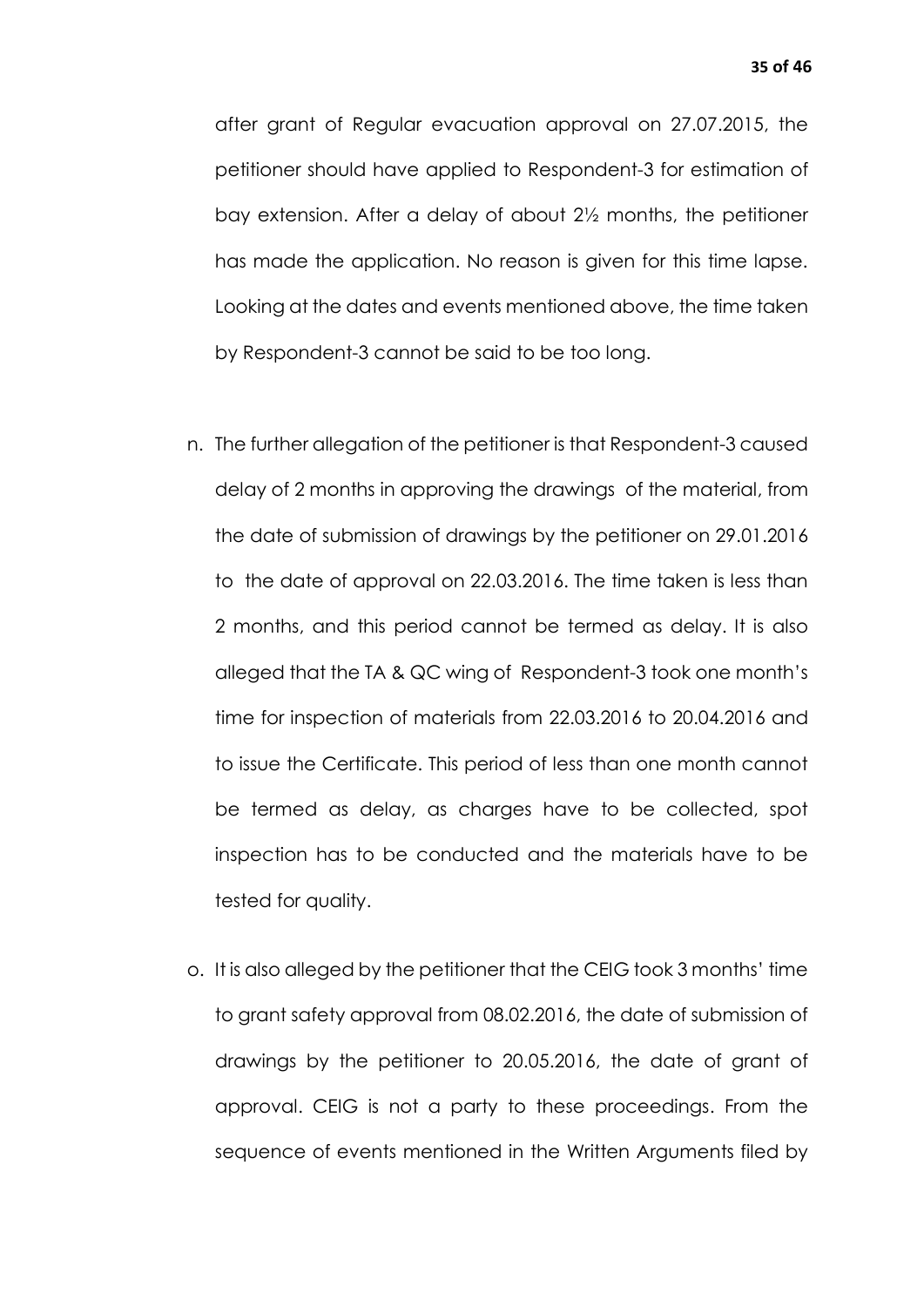the petitioner, it is seen that certain clarifications were sought by the CEIG on 19.02.2016 and the same were submitted by the petitioner on 01.03.2016 & 25.03.2016. The drawing scrutiny fee was paid on 18.04.2016. The drawings were approved on 05.05.2016, Inspection charges paid on 19.05.2016 and the Safety approval was granted on 20.05.2016. The Safety approval dated 20.05.2016, reveals that certain documents were called for on 12.05.2016 by the CEIG, after the petitioner filed the work completion report on 11.05.2016. The documents called for were submitted by the petitioner on 20.05.2016 and on the same day, the safety approval was granted. Thus, we feel that the time taken for granting safety approval cannot be termed as delay.

p. For the foregoing reasons, Issue No. 2 is answered in the negative.

## 12) **ISSUE No.(3):** *What should be the tariff for the Project, for the term of the PPA?*

(a) Article 12 of the PPA reads as follows:

*"12.1: The Developer shall be entitled to receive the Tariff of Rs.7.17 per kWh of energy supplied by it to MESCOM in accordance with the terms of this Agreement during the period between COD and the Expiry date.*

*12.2: Provided further that if as a consequence of delay in Commissioning of the project beyond the Scheduled Commissioning Date, subject to Article 4, there is a change in KERC Applicable Tariff, the changed Applicable Tariff for the project shall be the lower of the following:*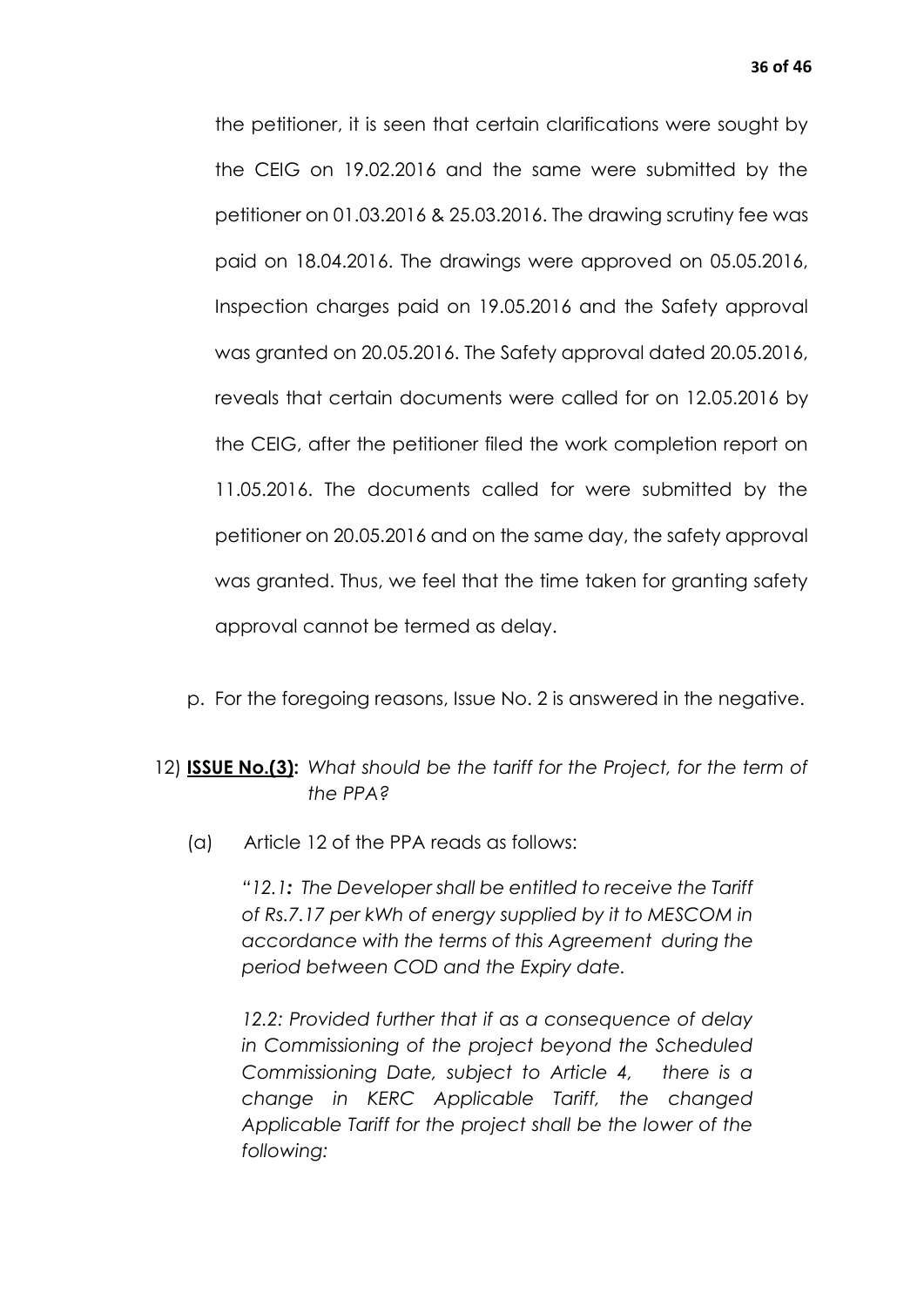- *i.Tariff at Clause 12.1 above*
- *ii. KERC Applicable Tariff as on the Commercial Operation Date."*
- (b) It is the allegation of the petitioner that the tariff cannot be altered in this case, as the same was discovered through bidding under Section 63 of the Electricity Act. We note that the draft PPA containing the above Article, was a part of RfP. The petitioner was aware of the Clause in the PPA at the stage of bidding. The parties have signed the PPA containing the above Clause which provides for reduction of the tariff, as a consequence of delay in commissioning of the Solar Power Project, beyond the SCD, subject to certain terms and conditions stated, therein.
- (c) We have held that the events claimed by the petitioner for not being able to adhere to the time lines in the PPA, do not fall under the *Force Majeure* clause in the PPA, that could have entitled the Petitioner to seek extension of the commissioning date, agreed to in the PPA. Thus, the Petitioner is not entitled to the tariff, originally agreed to in the PPA, at Rs.7.17 per unit, when admittedly the Plant was not commissioned within the stipulated time and it is entitled only for the revised tariff, as on the date of commissioning of the Plant, as per Article 12.2 of the PPA. Admittedly, in the present case, the generic tariff for the Solar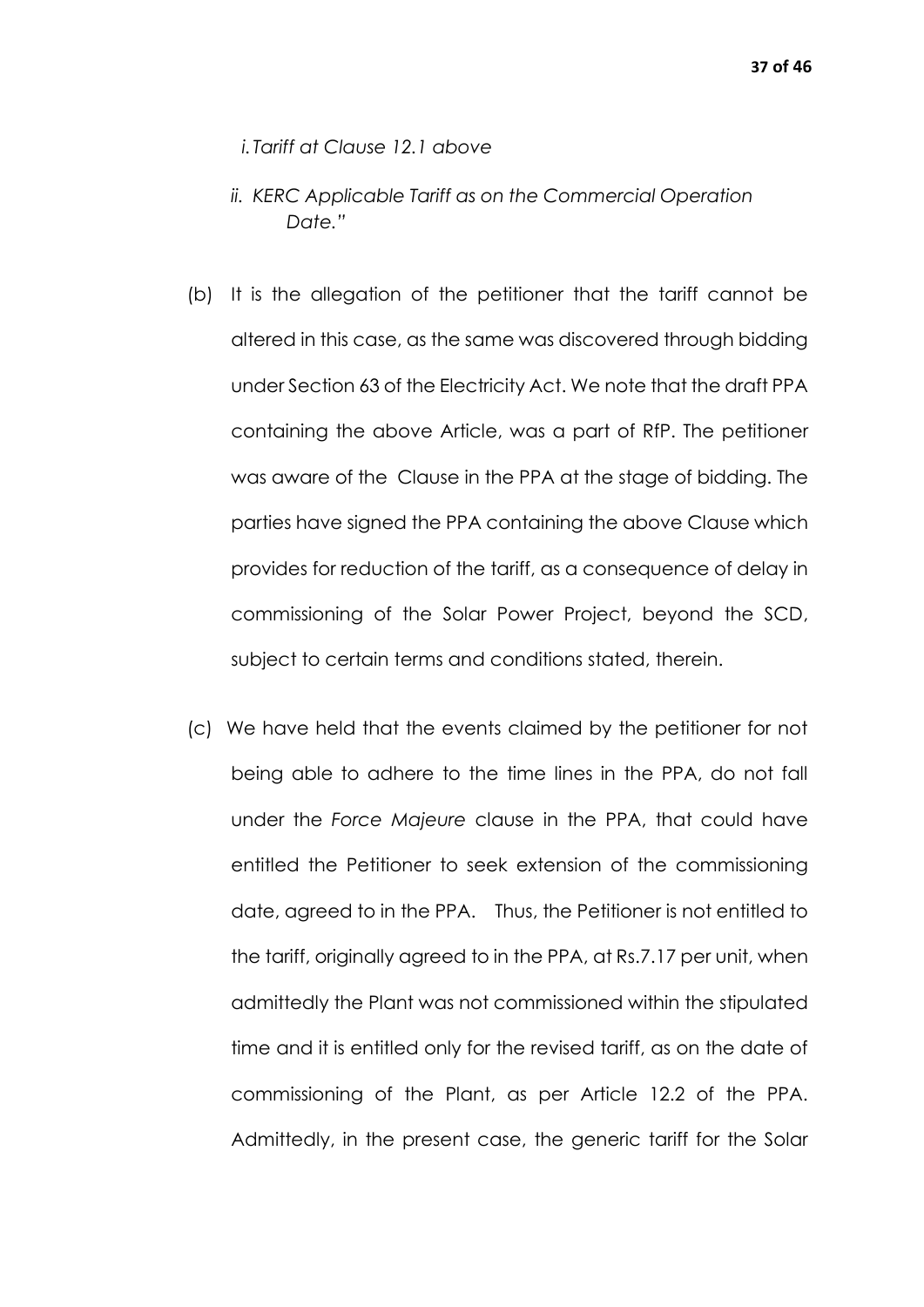Power Plants, was revised much before the Plant was ready for commissioning. In any case, the Petitioner having voluntarily entered into a PPA, which has a clause providing for revision of the tariff agreed, if there is a delay in commissioning of the Project, within the scheduled period, cannot now wriggle out of such a clause, without valid grounds.

(d) The contention of the Petitioner is that the generic tariff order dated 30.07.2015 is not applicable to the case. The PPA provides that the KERC tariff, on the date of commercial operation, will be applicable for the Project. The Project is commissioned on 20.05.2016. The Hon'ble Supreme Court of India, in Civil Appeal No.1220 of 2015 (*Gujarat Urja Vikas Nigam Limited VS EMCO Limited and another*), decided 02.02.2016, has held, as follows:

*"31. Apart from that both the respondent No.2 and the appellate tribunal failed to notice and the 1st Respondent conveniently ignored one crucial condition of the PPA contained in the last sentence of para 5.2 of the PPA:-*

> *'In case, commissioning of solar Power Project is delayed beyond 31st December 2011, GUVNL shall pay the tariff as determined by Hon'ble GERC for Solar Projects effective on the date of commissioning of solar power project or above mentioned tariff, whichever is lower.'*

*The said stipulation clearly envisaged a situation where notwithstanding the contract between the parties (the PPA), there is a possibility of the first Respondent not being*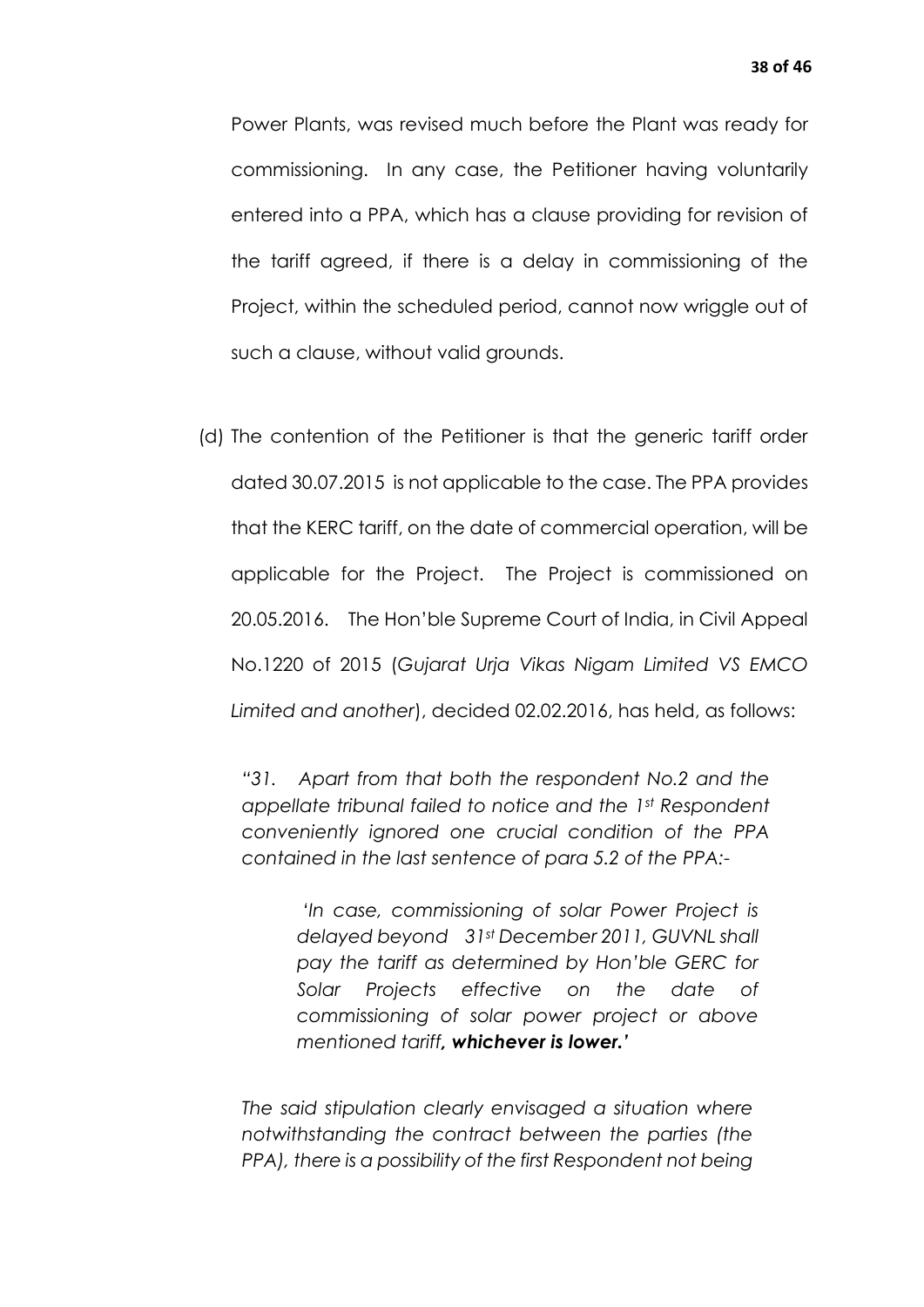*able to commence the generation of electricity within the "control period" stipulated in the 1st tariff order. It is also visualised that for the subsequent control period, the tariffs payable to projects / power producers (similarly situated as the first Respondent) could be different. In recognition of the said two factors, the PPA clearly stipulated that in such a situation, the 1st Respondent would be entitled only for lower of the two tariffs…."* 

The ratio of the Hon'ble Supreme Court's judgment, in the above case, is applicable to the Petitioner's case, as the PPA envisages a similar situation.

- (e) The petitioner has relied on the decision of the Commission in Clean Solar case, to say that the PPA in that case contained a similar provision but the Commission passed an order that the agreed tariff would apply. In the Clean Solar case, although the project was commissioned after a certain period of delay, there was no variation in the KERC determined generic tariff as on the date of the commissioning of the project. In the case on hand, the generic tariff order dated 30.07.2015 had come into force, as on the date of commissioning of the plant. The facts being different, the decision in Clean Solar case does not help the petitioner.
- (f) Hence, on the facts and in the circumstances of the case, we hold that, the Petitioner's Plant is entitled to a tariff of Rs.6.51 per unit, for the term of the PPA, as per the Generic Tariff Order dated 30.07.2015.
- (g) Accordingly, we answer Issue No. (3), as above.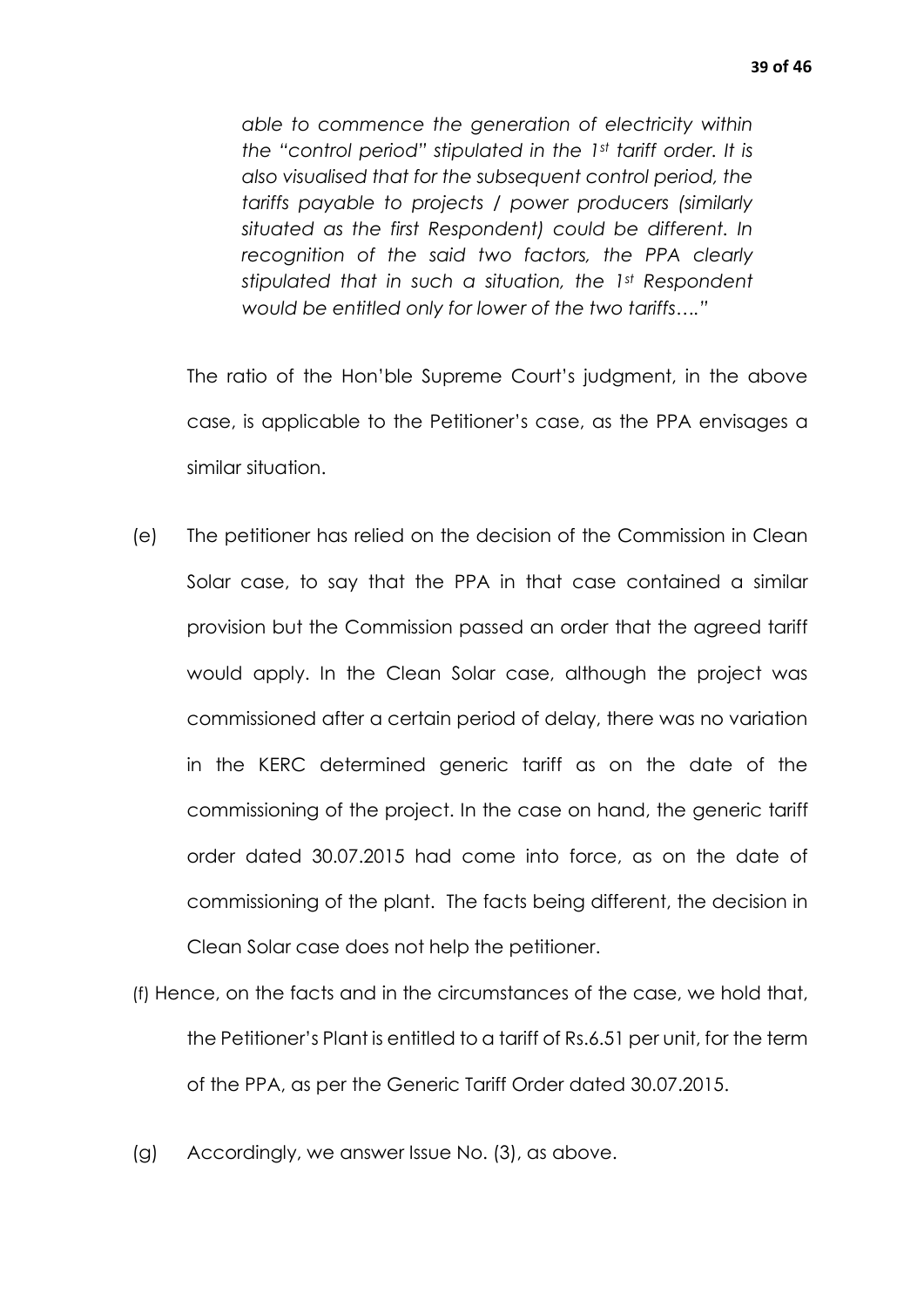- 13. **ISSUE No.(4):** *Whether the Petitioner is liable to pay liquidated damages, as provided in the PPA for delay in achieving Conditions Precedent and commencement of supply of power to the Respondent-2 ?*
	- (a) We note that, when a timeline of 270 days is provided in the PPA for getting all the approvals, the delay by the Petitioner, in applying for such approvals and, thereafter, attributing the delay to the authorities, cannot be accepted. We note that, it is settled law that, the *Force Majeure* clause in the PPA has to be strictly interpreted. None of the reasons or events cited by the Petitioner, for the delay in commissioning of its Project, falls under the *Force Majeure* Events, mentioned in the PPA, as held in the preceding paragraphs. Hence, we consider the Petitioner is not entitled to extension of time, as provided in the clauses of the PPA. Admittedly, there is a delay in achieving the Conditions Precedent. viz., in acquiring the land and in producing the documentary evidence for having acquired the title and possession of the land acquired for the Project in the name of the Developer. Unless there are grounds established by the Petitioner for the extension of time for achieving the Conditions Precedent, the Petitioner would be liable for payment of damages under Article 4.3 of the PPA, for the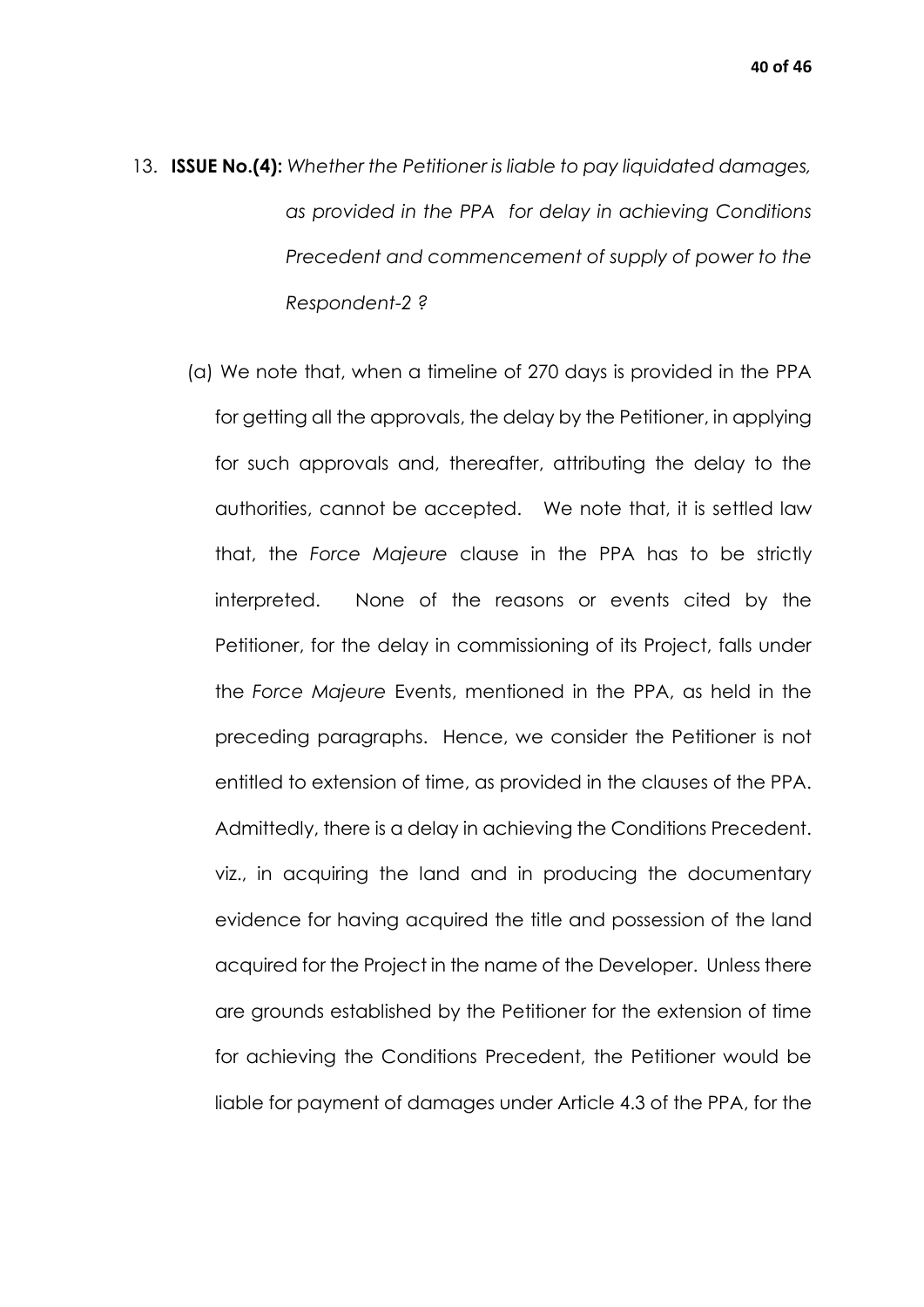delay in achieving the Conditions Precedent and under Article 5.8 of the PPA, for the delay in supply of power to the Respondent-2.

(b) The learned counsel for the Petitioner submitted that, the Respondent-2 has to prove the actual loss suffered even when the Liquidated Damages are provided for in the PPA. He has relied on several case laws in the Written Arguments. He has relied upon the decision of the Hon'ble Supreme Court, reported in (2015) 4 SCC 136 in the case of *Kailash Nath Associates –Vs- Delhi Development Authority and others*. In the said case, the Hon'ble Supreme Court, on consideration of the various authorities, has summarized the principle, in paragraph-43 of the Judgment, thus:

*"43. On a conspectus of the above authorities, the law on compensation for breach of contract under Section 74 can be stated to be as follows:*

*43.1 Where a sum is named in a contract as liquidated amount payable by way of damages, the party complaining of a breach can receive as reasonable compensation such liquidated amount only if it is a genuine pre-estimate of damages fixed by both parties and found to be such by the court. In other cases, where a sum is named in a contract as a liquidated amount payable by way of damages, only reasonable compensation can be awarded not exceeding the amount so stated. Similarly, in cases where the amount fixed is in the nature of penalty, only reasonable compensation can be awarded not exceeding the penalty so stated. In both cases, the liquidated amount or penalty is the upper limit beyond which the court cannot grant reasonable compensation.*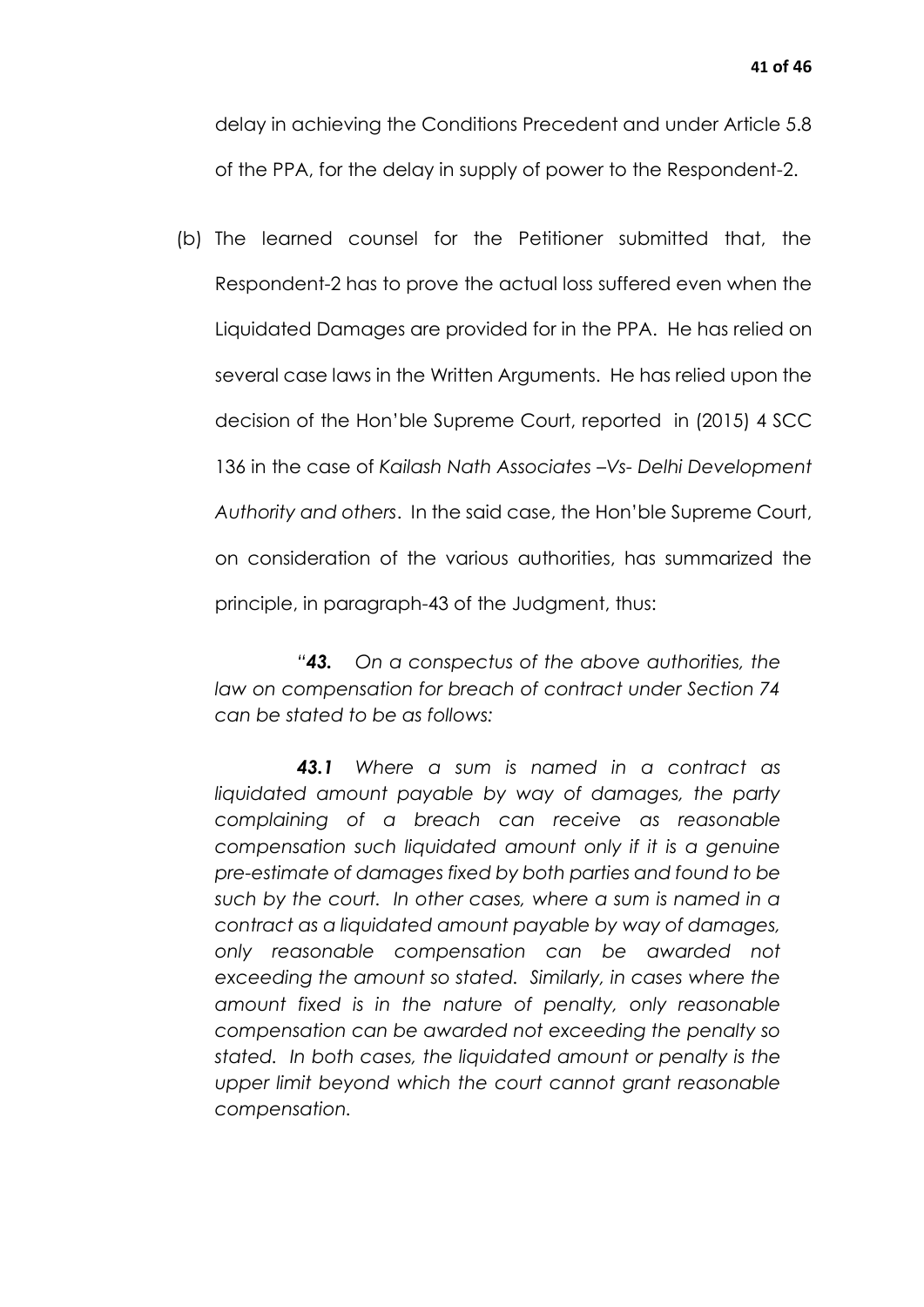*43.2 Reasonable compensation will be fixed on well-known principles that are applicable to the law of contract, which are to be found inter alia in Section 73 of the Contract Act.*

*43.3 Since Section 74 awards reasonable compensation for damage or loss caused by a breach of contract, damage or loss caused is a sine qua non for the applicability of the section.*

*43.4 The section applies whether a person is a plaintiff or a defendant in a suit.*

*43.5 The sum spoken of may already be paid or be payable in future.*

*43.6 The expression 'whether or not actual damage or loss is proved to have been caused thereby' means that where it is possible to prove actual damage or*  loss, such proof is not dispensed with. It is only in cases where *damage or loss is difficult or impossible to prove that the liquidated amount named in the contract, if a genuine preestimate of damage or loss, can be awarded.*

*43.7 Section 74 will apply to cases of forfeiture of earnest money under a contract. Where, however, forfeiture takes place under the terms and conditions of a public auction before agreement is reached, Section 74 would have no application."*

c) In the above decision, in Parargraph-43.6, it is held that, where it is possible to prove actual damage or loss, such proof is not dispensed with and it is only in cases where damage or loss is difficult or impossible to prove that the liquidated amount named in the contract, if it is a genuine pre-estimate, can be awarded. We are of the considered opinion that, in the present case, it is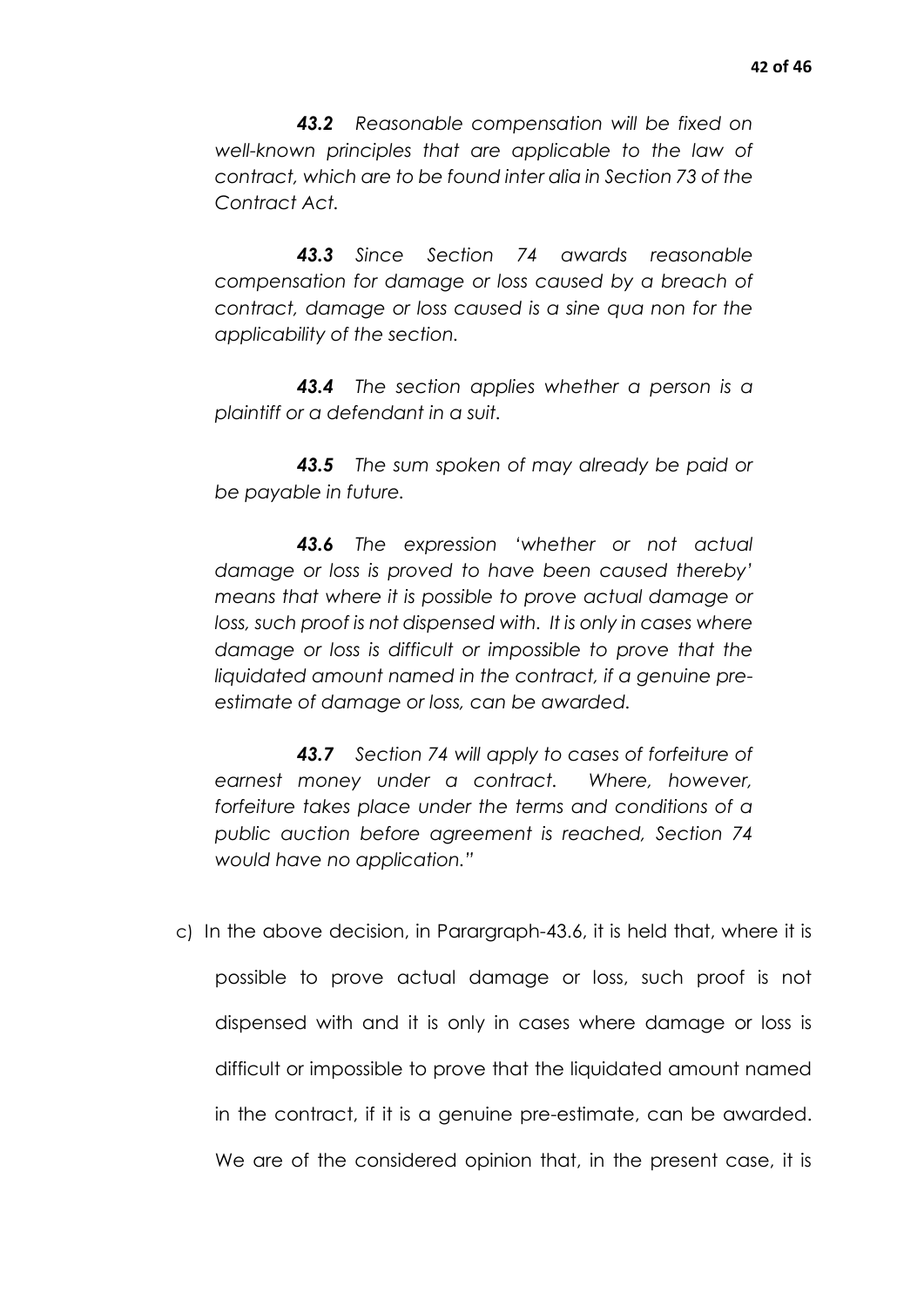difficult or impossible to prove the actual damage or loss and that the liquidated damages named in the contract is a genuine preestimate of the damage or loss sustained, for the delay in achieving the Conditions Precedent and the SCD. It is difficult, or impossible, to prove the actual damage or loss sustained, in the case of the delay in supply of power to the Respondent. In the above decision, in Paragraph-43.7, it is stated that, Section 74 will apply to cases of forfeiture of earnest money under a contract and where forfeiture takes place under the terms and conditions of a public auction before agreement is reached, Section 74 would have no application.

- d) We note that, admittedly, there is delay in supply of power beyond the SCD. The Project was commissioned on 20.05.2016, instead of on or before 20.04.2016, which was the SCD. We are of the considered opinion that, the damages to be recovered, as per Article 4.3 of the PPA, for not fulfilling the Conditions Precedent, is akin to the principle stated in Paragraph-43.7 of the above-said decision, because the rights and obligations of the parties under the PPA would be subject to the satisfaction, in full, of the Conditions Precedent, specified in Article 4.3.
- e) Article 4.3 of the PPA provides that, for the delay in achieving the Conditions Precedent, the Developer shall pay to the Respondent, the damages in an amount, calculated at the rate of 0.2% of the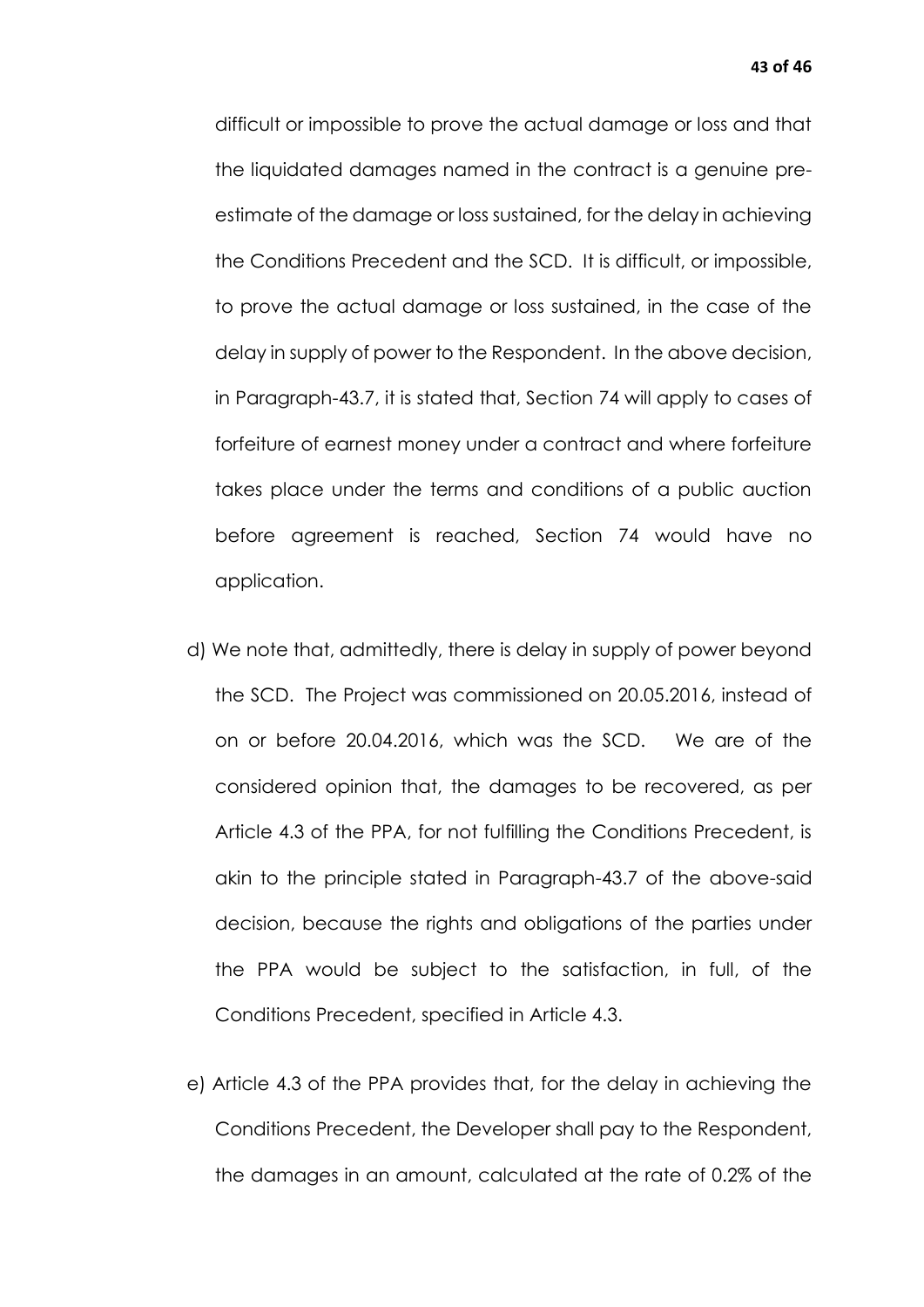Performance Security, for each day's delay, until fulfilment of such Conditions Precedent, subject to a maximum period of thirty days. The said Article further provides that, on expiry of the said thirty days' period, the Respondent, at its discretion, may terminate the PPA. The Respondent has not taken any steps for termination of the PPA, even after the expiry of the thirty days' period, but has demanded only the Liquidated Damages, as per the terms of the PPA.

f) We note that, in the decision reported in (2018) 6 SCC 157, in the case of *Madhya Pradesh Power Management Company Limited – Vs- Renew Clean Energy Private Limited and another*, the Hon'ble Supreme Court has held that, where the contract provides for claiming damages and also for termination of the contract, for the delayed performance, the damages in terms of the Agreement could be claimed, instead of taking steps for termination of the Agreement and that, under such circumstances, the Liquidated Damages as per the Agreement could be awarded. Therefore, we are of the considered view that, even without there being any proof of the actual damage or loss, the Liquidated Damages, as agreed to, could be awarded, where steps for the termination of the contract is not taken. We also note that, the quantum of the Liquidated Damages, agreed to, is quite reasonable, as provided in Articles 4.3 and 5.8 of the PPA.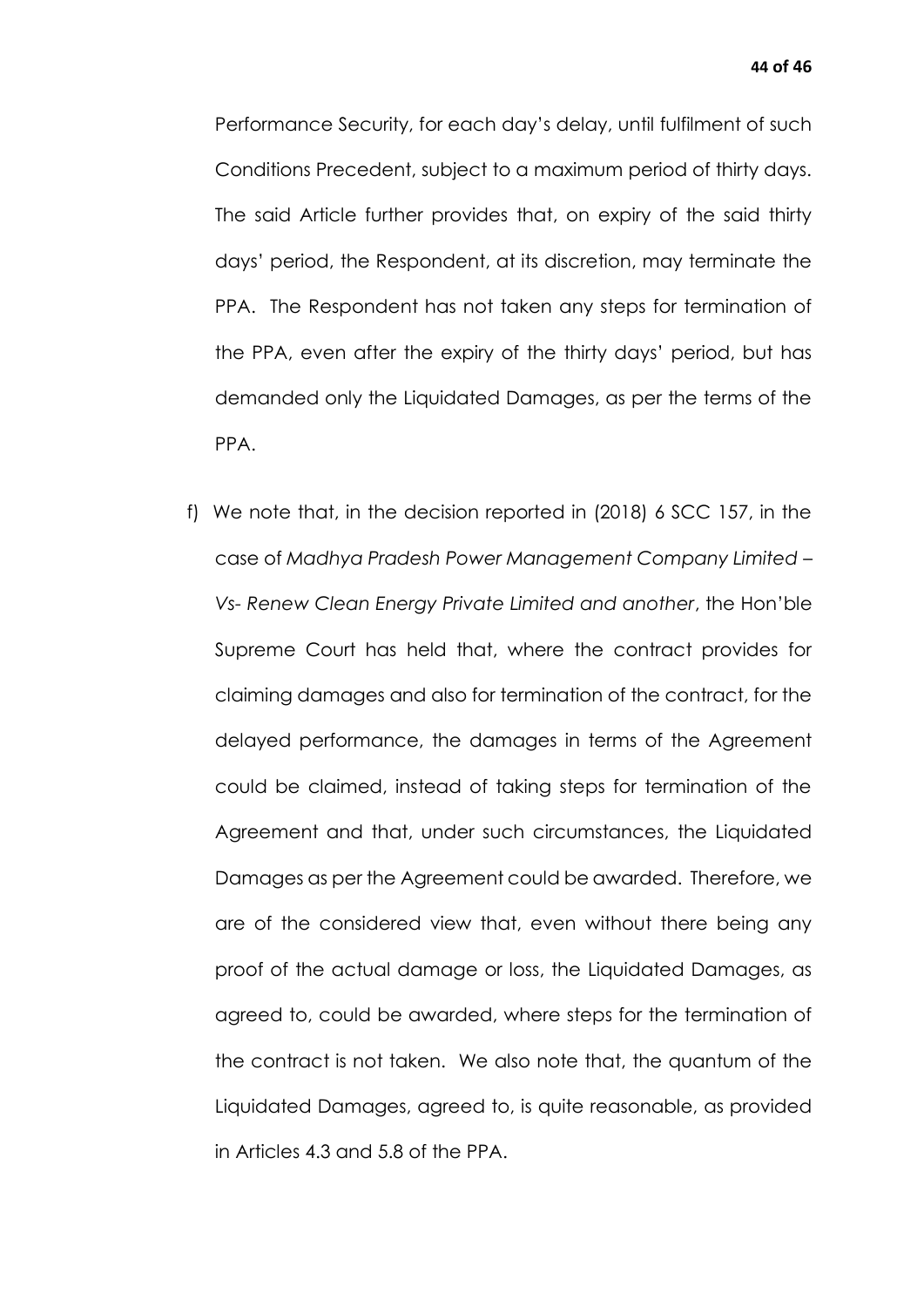g) The petitioner has challenged Annexure P-1 under which liquidated damages are claimed by Respondent-2. While claiming the liquidated damages for delay in commencement of supply of power, the Respondent-2 has calculated the delay of 31 days. We note that the delay is only 30 days in commencement of supply of power. The SCD was 20.04.2016 and the plant was commissioned on 20.05.2016. Therefore, the delayed period has to be counted from 21.04.2016 to 20.05.2016, which comes to one month. Hence, under clause 5.8.1(a) of the PPA, the petitioner is liable to pay liquidated damages at 20% of the Performance Security, for the delay in supply of power by one month. In Annexure P-1, the Respondent-2 has claimed damages for the second month also, assuming that the delay in commencement of power supply even entered the second month which is not correct.

h) Issue No.4 is answered accordingly.

## 14) **ISSUE No.(5):** *What Order*?

For the foregoing reasons, we pass the following:

## **O R D E R**

(a) The Petitioner is entitled to a tariff of Rs.6.51 (Rupees Six and Paise fifty one) only per unit, the varied tariff as applicable on the date of commissioning of the Petitioner's Plant, as fixed by